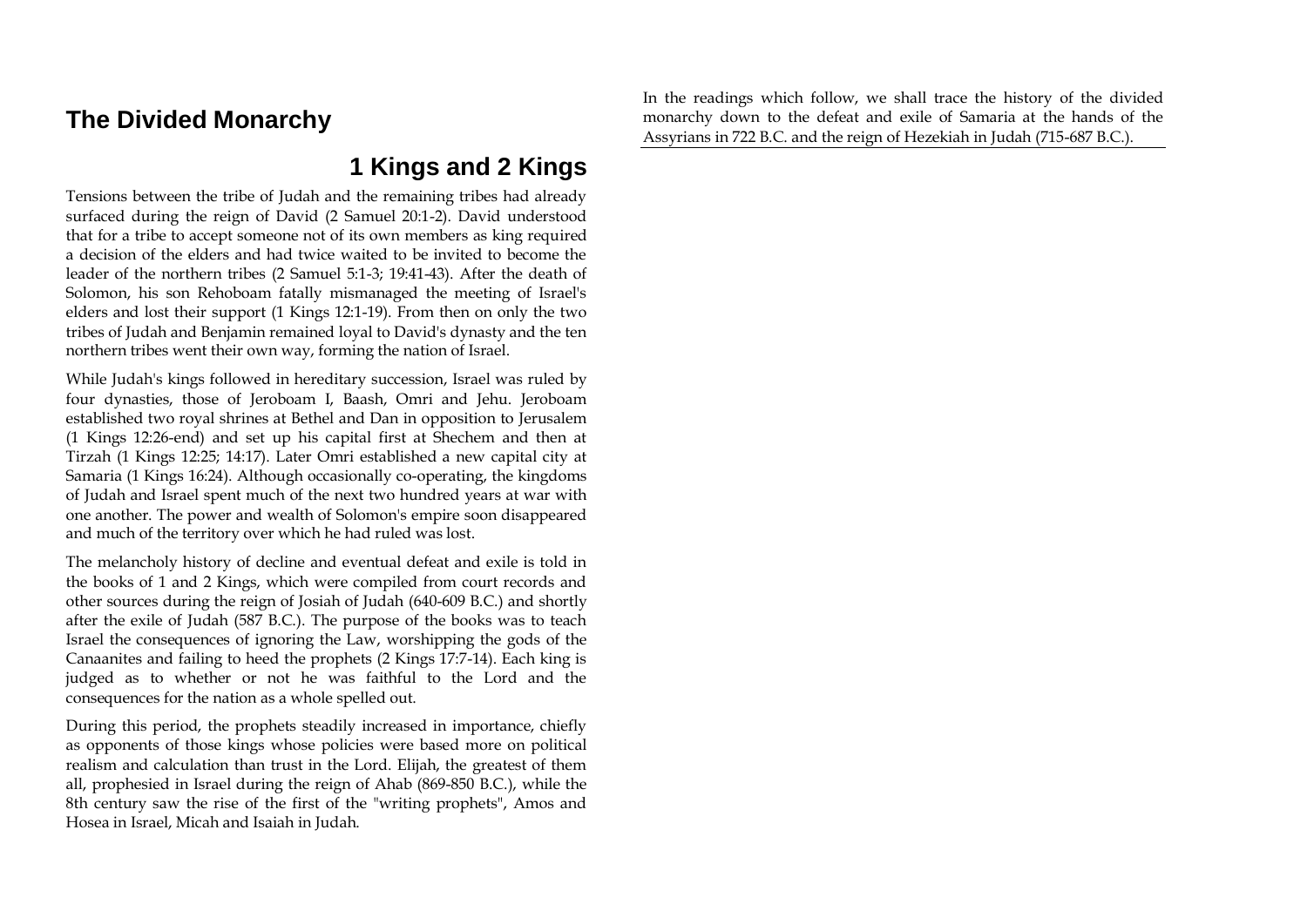**Day 116. Psalm 99; 1 Kings 9 - 11**

## **Solomon's Apostasy**

#### **Psalm 99**

The awesome holiness of God.

#### **1 Kings 9 - 11**

Although God accepted and consecrated the Temple as the centre of Israel's worship (9:3), its presence did not automatically confer blessing. Unless Israel and her kings remained faithful to the Lord, the Temple itself would be destroyed. In fact, 9:8 was fulfilled when Jerusalem was captured by Nebuchadnezzar of Babylon in 586 B.C. and reduced to ruins (2 Kings 25:9,13-15).

The blessings which God lavished upon Solomon contained the seeds of his downfall. He became so powerful that he was able to reduce all the old Canaanite inhabitants to slavery (9:20-21); and made alliances with the surrounding nations, including Egypt, the greatest power in the world at that time. He amassed great wealth by exploiting Israel's position on the major trade routes of the time and the period of peace and stability which followed David's conquest of the land (10:14-15,23-end). He lived in incredible luxury and splendour (10:4-7,11-12,18-22). But with the blessings came temptations to sin: pride, complacency, hardness of heart toward suffering, and independence of God (compare 10:23-end with Deuteronomy 17:14-end).

By his apostasy Solomon forfeited the Lord's blessing. The story the Bible tells is almost incredible in its honesty and directness. At the height of his power, with every conceivable blessing available, Solomon was disloyal. To take many wives and concubines was a recognised means of cementing alliances with surrounding nations and also demonstrating one's power and potency as king. But this practice, although recognised in pagan diplomacy, was at odds with the tradition of Israel, including its respect for women. It also carried the danger of unfaithfulness. By setting up idols for the convenience of his wives, Solomon allowed the worship of foreign gods in by the back door, and he himself was one of the first to succumb to the attractions of paganism.

When Solomon abandoned the Lord, the Lord began to abandon him. At this time, Syria was not even a nation; within a generation it became Israel's major opponent in the north. In the south Edom regained its independence and became an implacable enemy to Judah as a result of its humiliation by David and Joab. Within Israel's borders there was discontent both over the forced labour system (12:1-4) and among the prophetic groups (11:29-39) because Solomon was worshipping foreign gods.

#### **Death of Solomon: 922 B.C**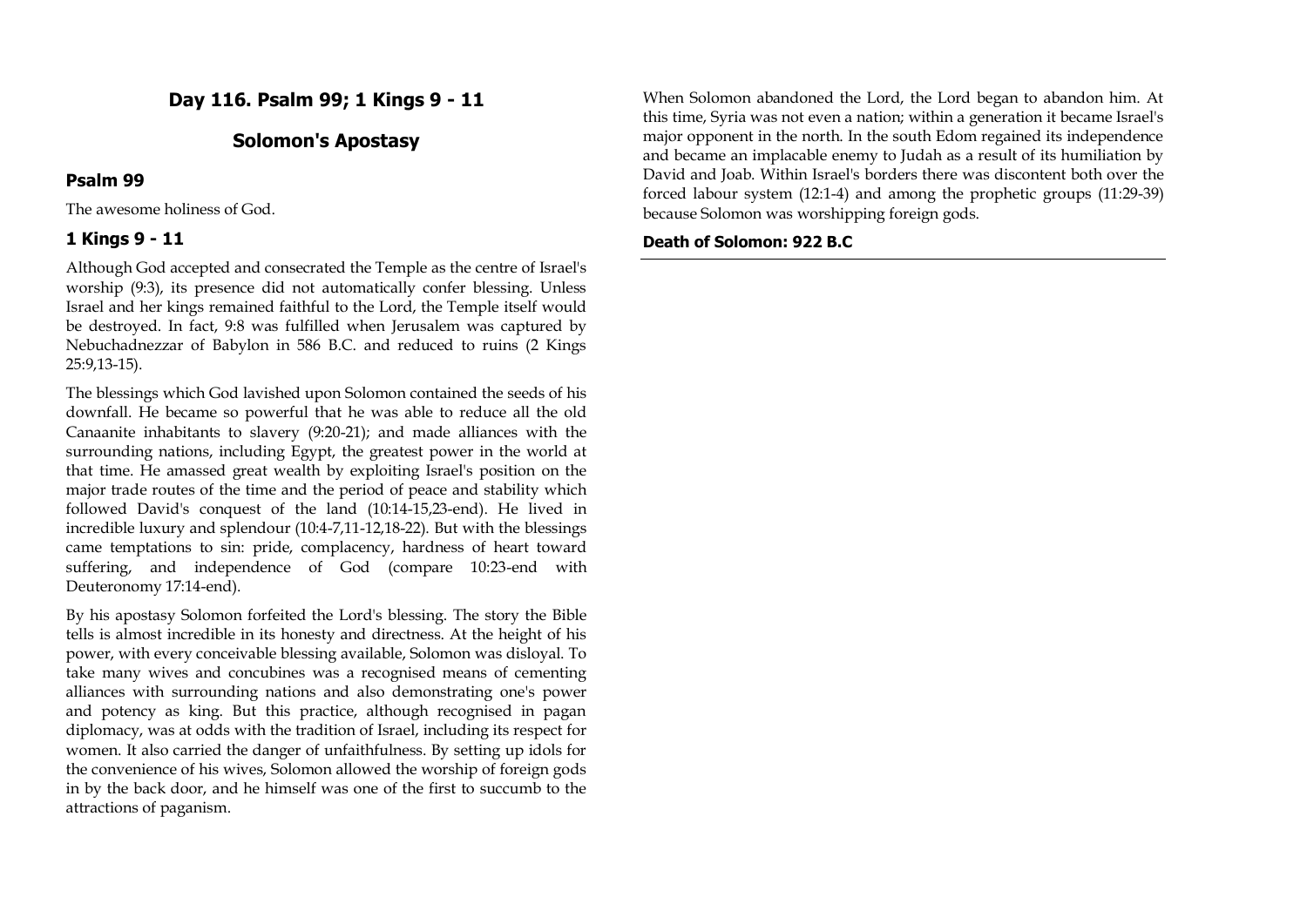## **Day 117. Psalm 82; 1 Kings 12:1 - 14:20**

#### **Jeroboam**

#### **Psalm 82**

God announces judgement on rebellious rulers, both earthly and spiritual. The image of the divine council occurs in the story of Micaiah in 1 Kings 22:19-23 and the call of Isaiah in Isaiah 6:1-8. In Deuteronomy 32:8 each of the "gods" is allocated to a nation. In this psalm the gods in the council are responsible for the evil on earth. Later these "gods" became "angels" or "heavenly beings", God's servants or messengers (Job 1:6; 2:1; 4:18).

#### **1 Kings 12:1 - 14:20**

The division between Israel and Judah, which had appeared in David's early years, persisted. Rehoboam was ruler of Judah by virtue of his birth. To become ruler of Israel, he had to be accepted by the elders (compare 2 Samuel 5:1-3; 19:8b-10,41-43).

In chapter 3, Solomon had prayed for a wise and discerning heart, in order to rule God's people justly. His prayer was not for himself but for the people. In a similar way, the elders advised Rehoboam to be a servant to his people (12:7). But Rehoboam would naturally have felt insecure, taking over from such a famous father, and afraid of being dominated by his father's advisers. Instead he turned to the advice of his own contemporaries. Their experience of kingship, in the later years of Solomon, was of arbitrary power verging on tyranny (12:4). Afraid to appear weak, Rehoboam opted for the use of power, and as a result he forfeited the loyalty of the ten tribes of Israel. Christian leaders are taught to follow the example of Jesus and to be servants to those whom they lead (Mark 10:42- 44).

By establishing Jerusalem as the main centre of worship for the whole of Israel, David's plan was to promote the unity of the nation. For Jeroboam, the place of Jerusalem as the central place of worship was a problem. Setting up the golden calves in Bethel and Dan was a political move, designed to provide a counter-attraction and prevent people going to Jerusalem. Although he had been appointed king by the Lord through the words and actions of the prophets, Jeroboam failed to trust the Lord to

maintain his rule. These idols provoked the intense hostility of the prophetic party, and this hostility is reflected in the books of Kings. They epitomised disloyalty to the Lord and his covenant. After all, the ark of the covenant was kept in the Temple at Jerusalem. Loyalty to Jerusalem and the suppression of idols was for them a crucial test of faithfulness to the Lord for the kings of both Israel and Judah (see 14:22; 15:1-3,9-14,25-26).

The prophets Samuel, Nathan and Gad had acted as royal advisers as long as the kings were willing to listen. From the reigns of Rehoboam and Jeroboam, the prophets became a centre of opposition to kings who were unfaithful. Ahijah was the first of several to instigate a rebellion (see 19:15- 17 and 2 Kings 9:1-3). However, the prophets were not always united. The old prophet (13:11) came from Bethel, which would have benefited considerably from Jeroboam's shrine, while the man of God who condemned Jeroboam and the altar (13:1-2) came from Judah. In order to hear the word of the Lord and give it with power, the prophets were required to be obedient; in this story, the old prophet set out to undermine his rival's obedience by falsely claiming inspiration from the Lord. It is a confusing story, but the fact that the lion, having mauled the prophet, then ignored both his body and the live donkey demonstrates that the prophet's death was a sign from the Lord and confirms the truth of his words. The struggle between true and false prophets and the problem of discerning which was which is illustrated in 1 Kings 22 and Jeremiah 28.

From the earliest days of Jeroboam's apostasy, Israel was on the road to ruin and the prophets foretold her eventual exile and Josiah's defilement of the shrine at Bethel (13:2-3, 14:14-16; 2 Kings 17:1-6, 23:15-18).

#### **Reign of Jeroboam: 922 - 901 B.C**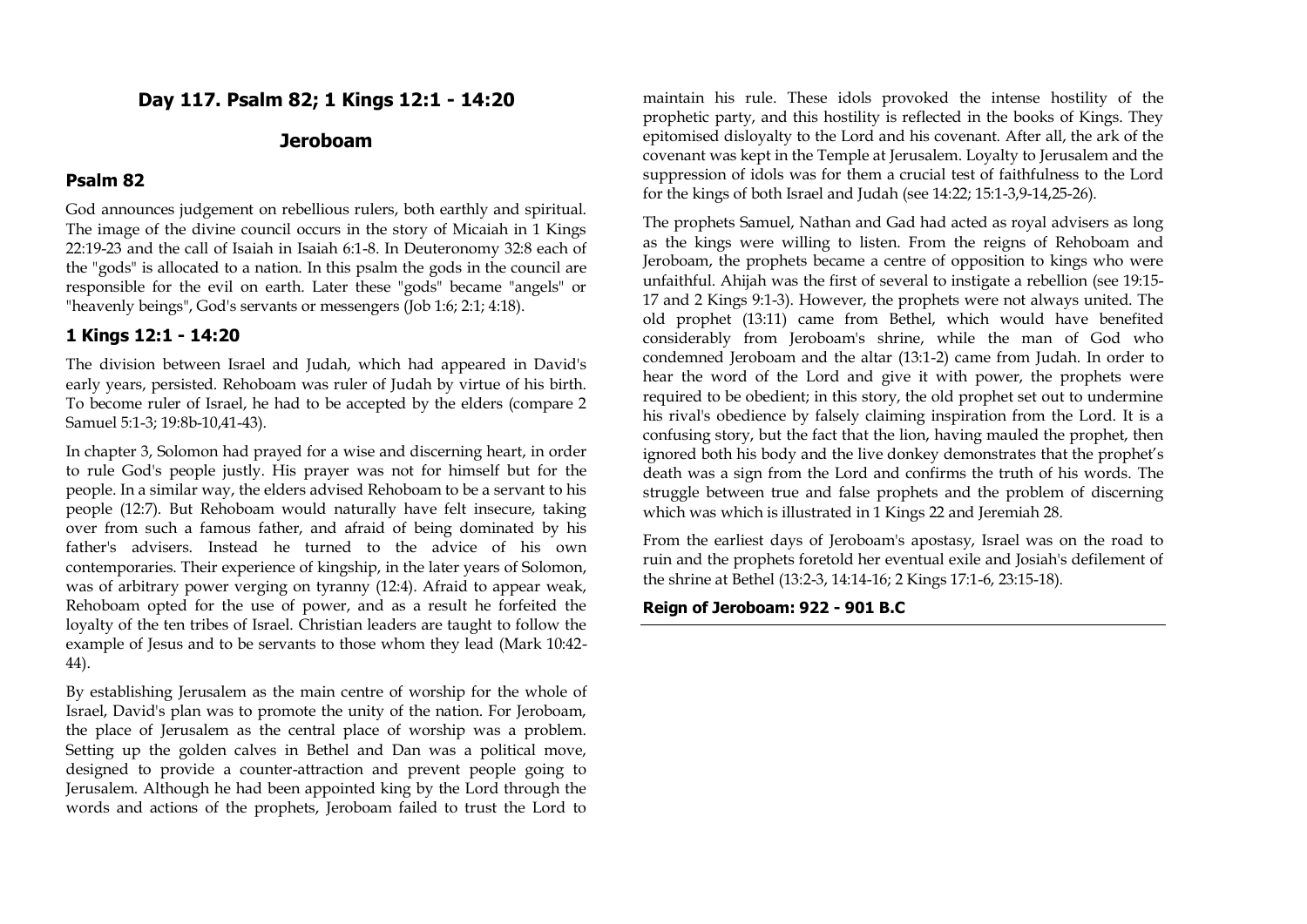## **Day 118. Psalm 11; 1 Kings 14:21 - 16:28**

## **The Two Kingdoms**

## **Psalm 11**

On earth it may seem that God's will is ignored, but in heaven he still reigns and will judge the wicked when the right time comes.

#### **1 Kings 14:21 - 16:28**

The chapters of 1 Kings and 2 Kings recording the reigns of the various monarchs are selections from more extensive royal archives and prophetic records (14:29; 15:23,31; 16:5,14,20,27). Within the stereotyped form, the compilers have selected what they believe are the most significant events of the reign and made a judgement on each king as to their faithfulness or otherwise to the Lord (14:22; 15:3,11,14,26,30,34; 16:7,13,19,25-26). Despite the unfaithfulness of some of her kings, Judah was more favoured because her kings were descended from David and reigned in Jerusalem (14:21, 15:4-5). Interspersed in the records of the kings are accounts of the activities of some of the prophets, of whom Elijah and Elisha are the dominant figures.

The speed of the lapse into paganism (14:22-24) was matched by equally speedy political collapse. The division of Israel into the two kingdoms of Israel in the north and Judah in the south gave the king of Egypt the opportunity he had probably been waiting for to clip the wings of his powerful neighbour (14:25-26; Pharaoh had also harboured Hadad of Edom and Jeroboam, 11:14-22,40). With Egypt's reassertion of control, in particular over the trade routes, the wealth of Solomon soon disappeared (compare 14:27 with 10:21). In the north, a weakened Israel was unable to prevent the rise of Syria in what had previously been territory controlled by Solomon. Syria was further strengthened by the opportunities arising from Israel's periodic wars with Judah (15:16-20).

While Judah's kings followed in succession from David, Israel had a series of dynasties, each of which brutally suppressed the previous one (15:29, 16:11). Although little is recorded about him in the Bible, Omri was probably one of the strongest of Israel's kings. It was he who established the new capital city at Samaria, doing for Israel what David had done for the whole kingdom by setting up his capital at Jerusalem. In the records of the Assyrian empire, the kingdom of Israel is always referred to as "the house of Omri".

There is a mistake in 15:10. Either Asa was the brother of Abijam or Maacah was Asa's grandmother. N.I.V. resolves this difficulty by translating "mother" as "grandmother".

**Judah: Rehoboam 922-915; Abijam 915-913; Asa 913-873 B.C.**

**Israel: Jeroboam 922-901; Nadab 901-900; Baasha 900-877;** 

**Elah 877-876; Zimri 876; Omri 876-869; Ahab 869-850.**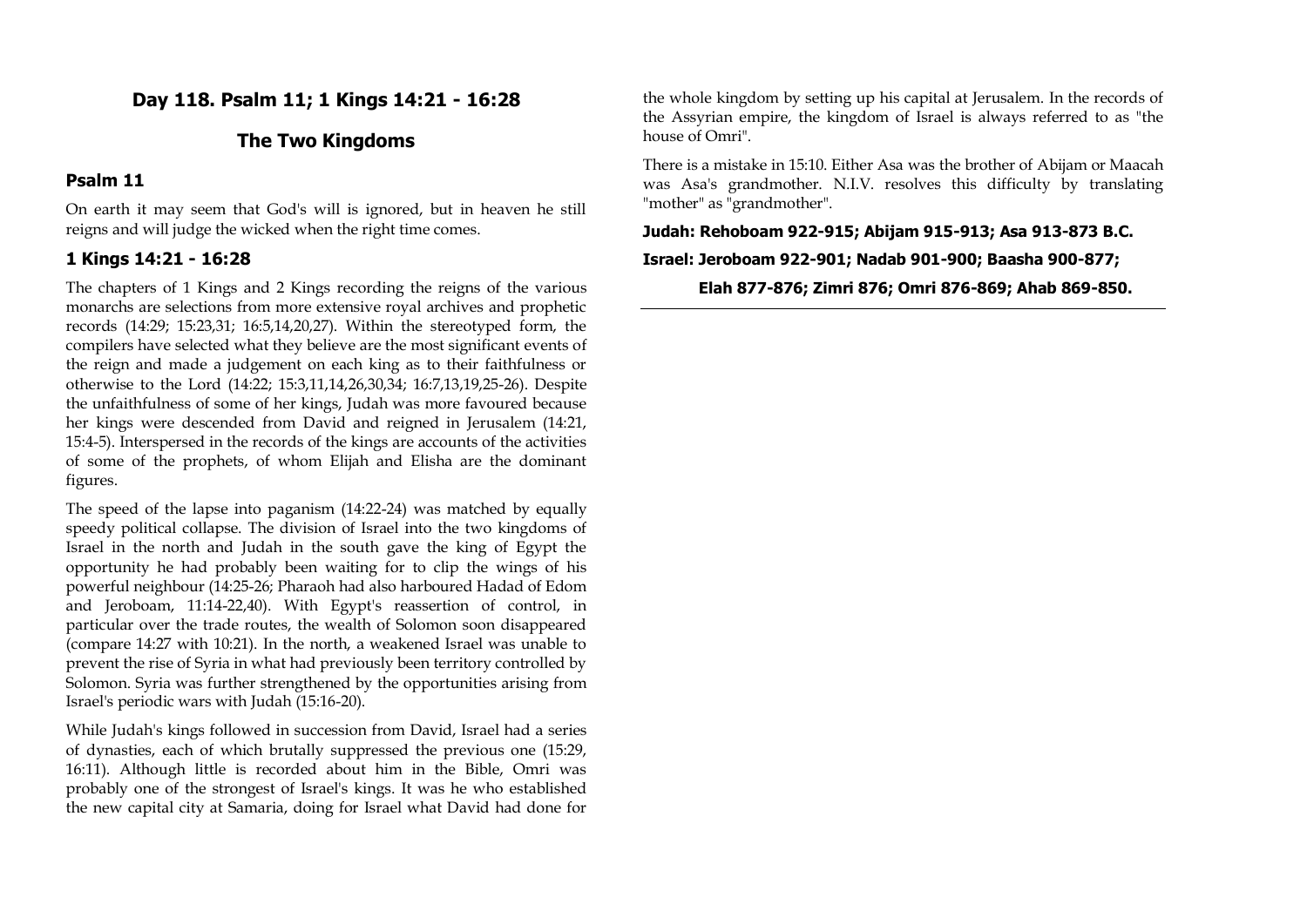## **Day 119. Psalm 12; 1 Kings 16:29 - 18:end**

## **The Contest on Mount Carmel**

## **Psalm 12**

A prayer that God would bring down the wicked.

## **1 Kings 16:29 - 18:end**

Ahab was able and politically astute, but he did not follow the Lord. He made plans and carried out his policies according to political calculation (see 20:31-34,41-43; 22:1-8). The purpose of the alliance with Sidon was to counteract the influence of Israel's other northern neighbour, Syria. But political alliance meant also religious alliance. In marrying his son into the Sidonian royal family, Omri would also have had to agree to adopt the worship of the Sidonian god, Baal-Melkart. In the politics of those times it was easy for Israel to have two religions side by side. Baal was a god of fertility; Israel could thus look to Baal to ensure good crops while relying on Yahweh for victory in battle.

These careful calculations were thrown into disarray by the opposition of prophets like Elijah. Not surprisingly, Ahab saw Elijah only as a "troubler of Israel" (18:17). But the drought was to demonstrate that it was the Lord and not Baal who controlled the weather and thus the crops.

Elijah was not a super-hero, but an ordinary man given over to God's service (see James 5:16-20). During the time he was hiding from Ahab, God was gradually building up Elijah's faith while he waited until the right time to confront Ahab. First he showed him that he was able to provide oil and grain, even on Sidonian territory, to keep the widow, her son and Elijah alive. Then came the miracle of resurrection. In near eastern mythology, Baal had once died and risen from the dead. The coming of rains each year to give the land fertility were a sign of his rising. But here was Israel's God giving real life from the dead.

When Elijah's turn came to make his sacrifice, everything he did had significance. He did not build a new altar, but rebuilt an old one, calling the people back to their old loyalty (18:30). The altar had twelve stones, reminding them that God's people included all twelve tribes, not simply the nation of Israel (18:31). The sacrifice was made at God's time, the time of the regular evening sacrifice (18:36). Everything was done to show that it was The Lord and not Elijah who was in control. Only when the people acknowledged The Lord as God did the rains come (18:39,41).

The Law prescribed the death penalty for a prophet who led God's people astray to serve other gods (Deuteronomy 13:1-5).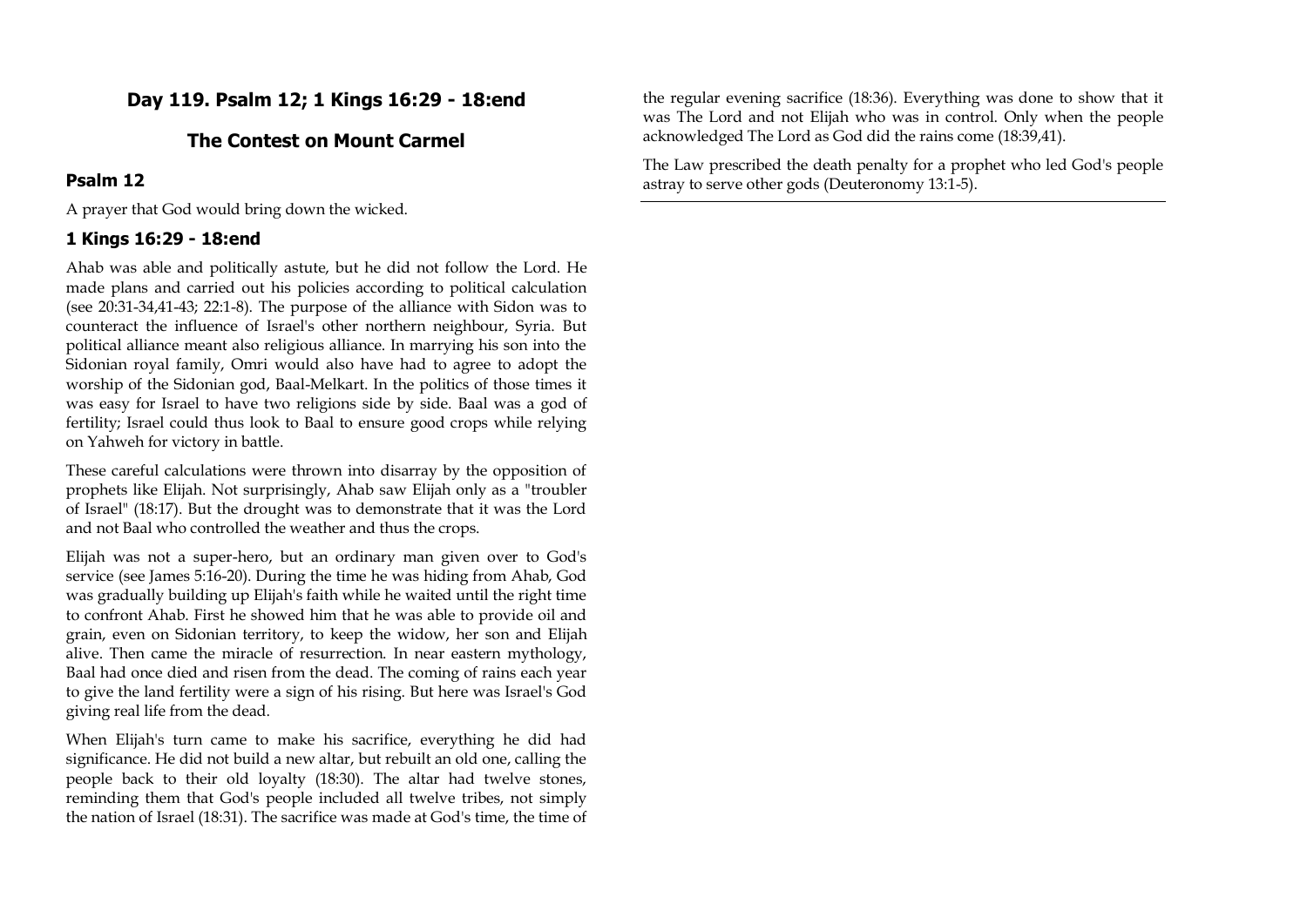**Day 120. Psalm 13; 1 Kings 19 - 20**

## **Elijah at Horeb**

#### **Psalm 13**

The plea for rescue from an oppressing enemy expresses anguish and fear. But having given vent to fears and frustration, the writer comes to a place of trust.

#### **1 Kings 19**

By temperament, Elijah was a loner, who operated without the support of the bands of prophets, such as those to whom Obadiah had given refuge (18:4). This gave him the strength to stand up to Ahab and Jezebel even though the rest of Israel wavered. But after the excitement of Carmel, reaction set in. The determination to carry out his task and expectation of success, bolstered by faith in God, gave way to depression and fear on finding that Jezebel's power was still in place and her determination still strong.

Faced with the need to recover his strength and rekindle his vision, Elijah went to the source of Israel's faith, the mountain of God, here called Horeb, where the demand for exclusive allegiance to the Lord had first been revealed. Here he learned something new, which became the foundation for the ministry of the later prophets. Horeb/Sinai was associated with "theophany" in which God is revealed in the spectacular forces of nature, earthquake, wind and fire (Exodus 19:16-19; Judges 5:4-5; Psalm 68:7-8). Here, where it all began, and where Moses was commissioned by God in the burning bush, Elijah perceives the Lord in a gentle whisper, an intelligible voice whose message is that God is active in history. From Elijah's time, the great prophets still had the task of maintaining the faithfulness of Israel to the Lord, but they also became more and more interpreters of history, those who discerned the actions of God in the ordinary political events of their times.

The Lord also revealed to Elijah the existence of a faithful remnant. Amongst the many who had gone along with the policies of Ahab and Jezebel and given allegiance to Baal were 7,000 who had refused to do so. The theme of the faithful remnant, whom the Lord will rescue from the judgement coming on his people and through whom he will begin again, is a recurring one in Israel's history (Isaiah 10:20-27; Amos 9:8-12; Jeremiah 24:4-10).

## **1 Kings 20**

With the prophets of Baal put to death and Israel returning to its allegiance to the Lord, the alliance between Ahab and Sidon was bound to be affected and Benhadad of Syria sensed an opportunity to attack. In response, the Lord impresses Ahab through the prophets, with his reliability and power. But what Ahab and Israel had failed to learn from Elijah was that obedience to the Lord must be absolute and his demands were uncompromising. In the moment of victory, Ahab fell back on political calculation, instead of trust in the Lord. He attempted to replace the alliance with Sidon with a new one with Syria.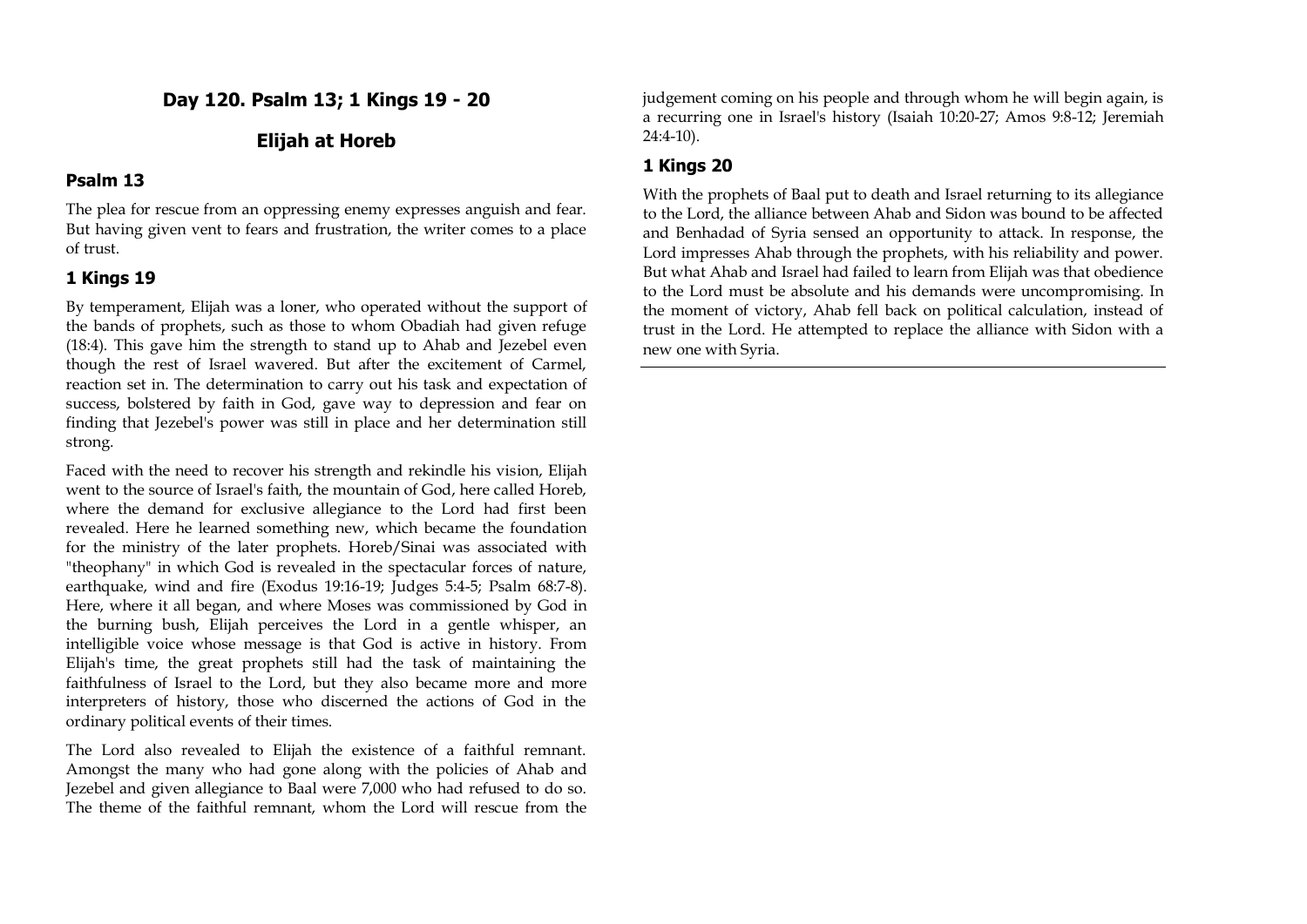## **Day 121. Psalm 14; 1 Kings 21:1 - 22:50**

## **Naboth's Vineyard; Micaiah's Prediction**

#### **Psalm 14**

"Practical atheism", behaving as if there were no God, is a major problem in today's society. The result is corruption, in which standards of right and wrong give way to expediency; and dread, in which people avoid mention of God or contact with him, aware that their deeds are evil.

## **1 Kings 21**

In Israel's Law, her land was the property of the Lord, and entrusted to families. Thus, for Naboth, his vineyard was not his to sell as he pleased. It was the "inheritance of my fathers" (21:3-4). Moreover, the king was charged with the upholding of the Law and could not change it simply to suit himself (Leviticus 25:8-13; Deuteronomy 17:14-end).

But Jezebel came from Canaanite culture. In her mind the king was above the Law. She, moreover, had no scruples about perverting the law in order to get her own way. So once again, Elijah is called to stand up for Israel's ancient ways against foreign intrusion. Here he puts into practice the lesson of Horeb. Not only does he bring the Lord's perspective to bear on Ahab's act of political expediency, but he does so through the power of the spoken word. Elijah's message to the king in 21:19 is a perfect example of the pattern used by later prophets in their messages to Israel as a whole: first the accusation, then the formula, "Therefore, thus says the Lord," followed by the announcement of punishment (eg.Amos 7:16-17; Isaiah 1:21-26; Jeremiah 2:4-13).

#### **1 Kings 22:1-50**

After the execution of the Baal prophets, the prophets of the Lord had emerged from hiding and been accepted back to court and here Ahab calls for their advice as to whether or not to go to war against Ramoth Gilead. These prophets are the ecstatic kind familiar from 1 Samuel 10:5-11, and their prophesying probably involved a good deal of music and clamour as well as symbolic action such as that of Zedekiah.

But there is another single figure, comparable to Elijah, who distances himself from the prophetic group and their antics, Micaiah son of Imlah. Like Elijah at Naboth's vineyard, he gives his message not in spectacular actions but in word. The competition between prophets was already leading to the problem which, by the time of Jeremiah and Ezekiel, was to become acute: that of discerning true from false prophecy. The book of Deuteronomy makes an attempt to deal with it on the basis of whether or not the prophecy is fulfilled (Deuteronomy 13:1-5; 18:15-22) and this appears to be the test to which Micaiah appeals in 22:28. But the answer given here and later by Jeremiah is more profound: the true prophet is the one who, like Micaiah, has been in the Lord's council, where he decides his actions in the presence of the heavenly beings (22:19-23; Isaiah 6:1-6; Jeremiah 23:16-18,21-22).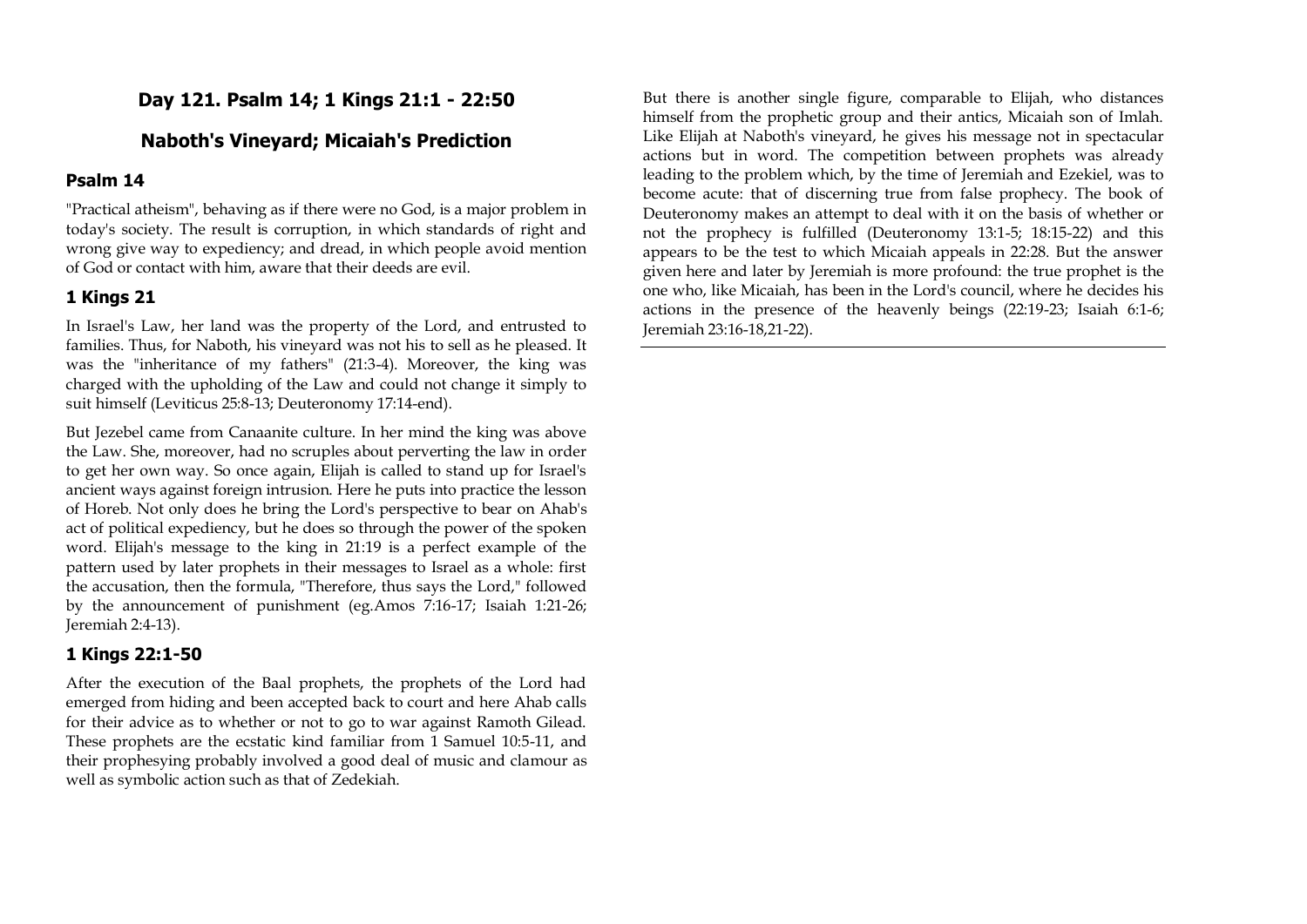## **Day 122. Psalm 9:1-8; 1 Kings 22:51-end, 2 Kings 1 – 3**

## **Elisha Succeeds Elijah**

#### **Psalm 9:1-8**

Praise to the Lord, who judges righteously

## **1 Kings 22:51-end; 2 Kings 1**

The new king, Ahaziah, immediately reverted to the policy of his father by consulting gods other than the Lord. Again Elijah stood uncompromisingly against him. The first two officers sent to Elijah from the king evidently put the king's word above that of the Lord. The penalty upon them and their men was severe, but has to be seen in the context of a life and death struggle. Through his servants, the Lord was fighting for recognition as Israel's God and the only source of her life. Israel was surrounded by nations each worshipping a different god and undermined internally by the politics of compromise. The alternative to this kind of severity in particular cases was judgement on a large scale - something which came about a hundred years or so later.

## **2 Kings 2 - 3**

While Elijah was a loner who distanced himself from the bands of ecstatic prophets, Elisha was frequently a member of the prophetic groups (4:1-7; 6:1-7; 9:1-3). His style was closer to that of the ecstatic prophets than that of Elijah, involving music and trance (3:15), clairvoyance (6:8-17) elements of imitative magic (13:14-19) and many miracles. The rise to prominence of pure prophets of the word (such as Micaiah), although foreshadowed in Elijah's experience at Horeb, would have to wait until a later generation.

As a character, Elisha was if anything more black and white than Elijah, calling down a curse on the gang of youths who mocked him (2:23-25), and in politics some of the actions which he sanctioned were condemned by later generations: the ruining of Moab is outlawed by the law of Deuteronomy 20:10-20 and Jehu's rebellion, which Elisha instigated, was condemned for its bloodthirstiness by Hosea.

But Elisha was a man of his age, faithful to his calling to promote the exclusive worship of the Lord as Israel's God. In the minds of most Israelites, Chemosh the god of Moab was a reality with similar power and nature to that of the Lord. Not only was human sacrifice accepted, but its result was "fury" upon Israel (3:27). Perhaps the dismay of the Israelites at the spectacle was interpreted by the narrator as the anger of Chemosh, but whatever the explanation, the text is an indication of the actual beliefs of the time. Even the ministry of Elijah had not convinced ordinary Israelites that the Lord was more powerful than the gods of other nations.

The difference between 1:17 and 3:1 may be accounted for by a discrepancy in the sources or because Jehoram of Judah reigned jointly with his father for a few years.

**Judah: Jehoshaphat, 873-849; Jehoram, 849-843**

**Israel: Ahab, 869-850; Ahaziah 850-849;** 

**Jehoram (Joram) 849-842**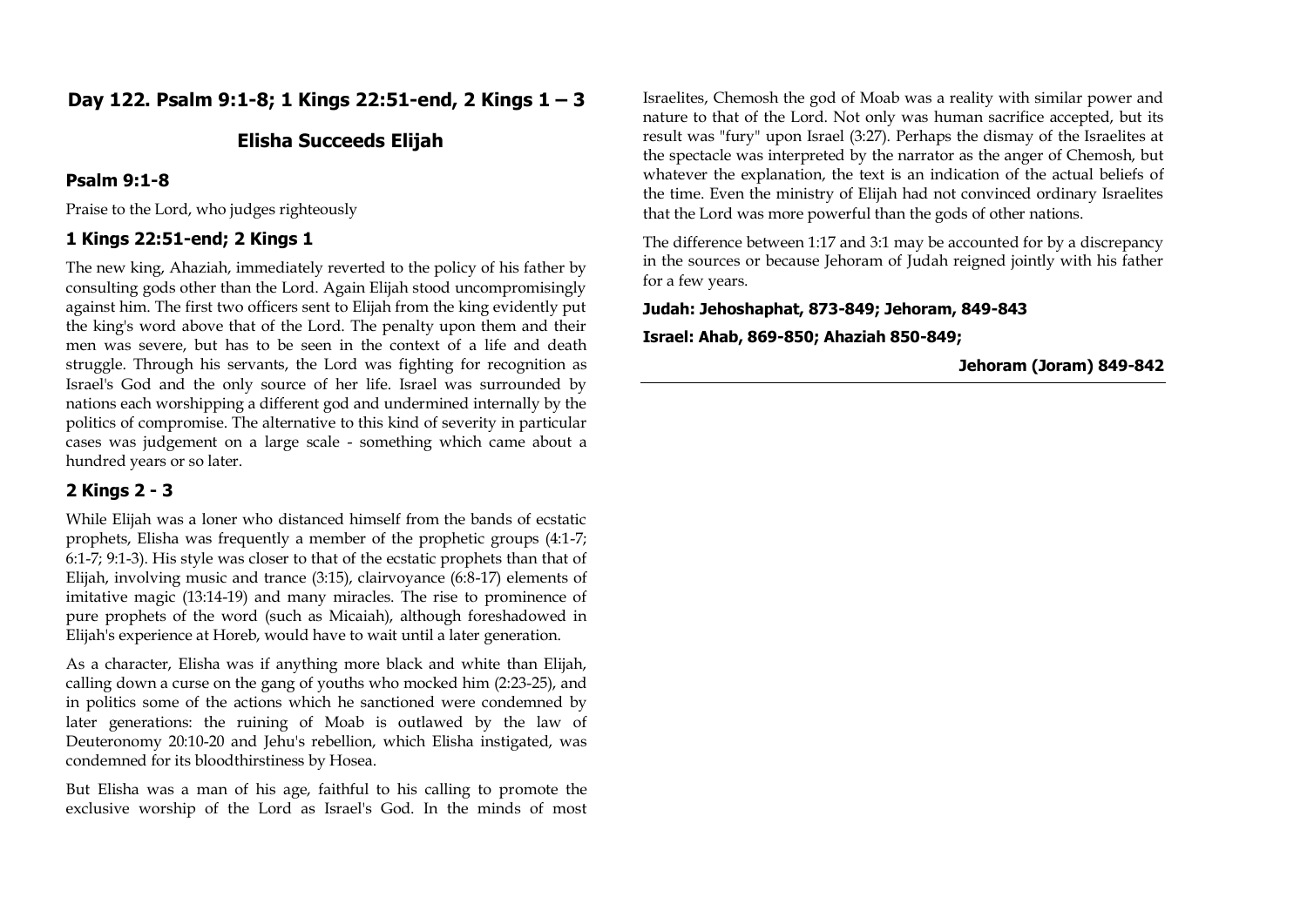**Day 123. Psalm 116; 2 Kings 4:1 - 6:7**

## **Elisha's Miracles**

#### **Psalm 116**

The writer has been gravely ill and near death (v.3-4) but he has prayed to the Lord and been healed. Now in the Temple he presents a sacrifice and thanks God in a formal way for his recovery.

## **2 Kings 4:1 - 6:7**

As prophet, Elisha inherited a "double portion" of the spirit of Elijah (2:9), which means the portion of the first-born or rightful inheritor. But Elisha was a man of a very different type. Where Elijah was a loner who seemed to have avoided the company of the prophetic groups and was seldom seen at court, Elisha was much more gregarious, spending time in company and at court. He also appears to have had much greater natural self-confidence than Elijah and of course he inherited the situation brought about by Elijah in which prophets of the Lord were again allowed to operate in public and were accepted at court.

As a result, whereas the miracles by and for Elijah have a strategic purpose in keeping the prophet alive or bringing Israel back to the Lord, Elisha's miracles appear almost common-place. Some of them foreshadow those of Jesus, which may be why many of his contemporaries thought of Jesus as one of the prophets. Examples are 4:18-37 with the raising of Jairus's daughter and 4:42-44 with the feeding of the five thousand.

New moon and Sabbath (4:23) were the usual times for consulting the prophets, who were to be found at the shrines where people came to sacrifice. The Shunnamite's husband displays his lack of concern for his wife's grief as well as his lack of faith in Elisha's ability to cure his son. Greetings on the road (4:29) were likely to be lengthy. Gehazi is told that the importance of his errand overrides conventional politeness.

The healing of Naaman the Aramean is comparable in some ways with that of the Canaanite woman's daughter (Matthew 15:21-28). Someone from outside Israel has to acknowledge the God of Israel before receiving healing. Naaman had to learn first that there was "a prophet in Israel" (5:8), despite the unbelief of the king. He had to accept cleansing in Israel's river

Jordan rather than those of Damascus. Above all, he had to swallow his pride and with it the expectation that the miracle of cleansing would be performed on his own terms with a spectacular display (5:11) and be paid for by his wealth (5:15-16).

Naaman's reaction to his cure is far in advance of the conventional beliefs of his time (and those of both the writer and compiler of this story). Most people believed that each nation had its own god and few thought it important even to keep strictly to the worship of one god. But Naaman will worship none but the Lord. He even wishes to distance himself from the worship of his own national god, Rimmon (5:18). The request for two muleloads of earth, however, reflects the belief that a territorial god could only be worshipped on his own territory (5:17). Naaman wanted to take some of Israel to Syria with him in order to worship Israel's God there.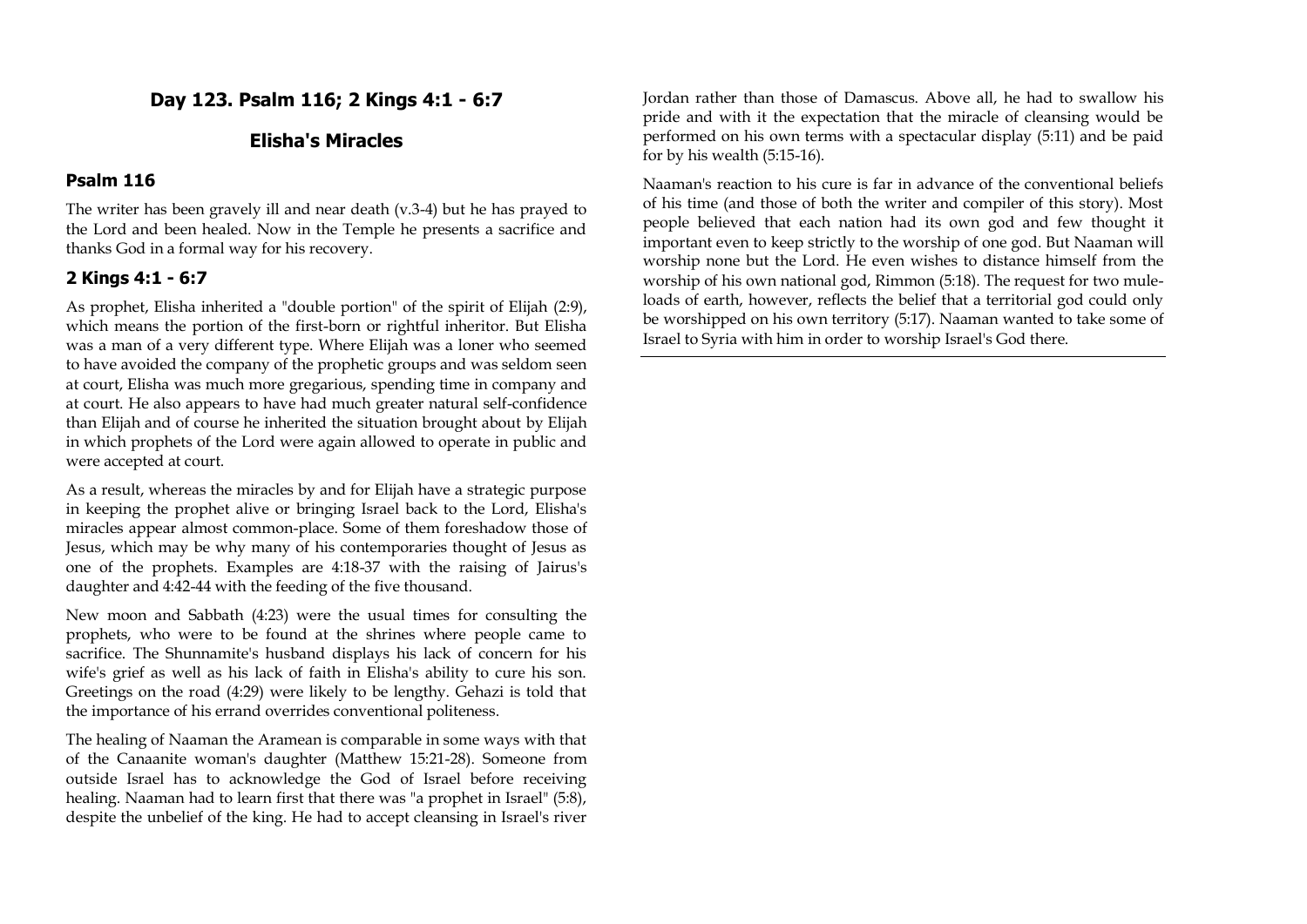## **Day 124. Psalm 52; 2 Kings 6:8 - 8:15**

## **Elisha and Aram**

#### **Psalm 52**

God protects the righteous against the wicked.

## **1 Kings 6:8 - 8:15**

Aram was the country north of Israel with its capital at Damascus, the territory of modern Syria. Elisha was conscious of God's power protecting Israel in a way others were not. In two of the incidents recorded here, God allowed the situation to become apparently hopeless before intervening. Surrounded by the Arameans in Dothan, it appeared to Elisha's servant as if he was certain to be captured. But Elisha was aware of the hosts of heaven surrounding and protecting him (6:8-17). With the famine in Samaria at its height, the king was ready to give up reliance on the Lord and have Elisha executed. As the man of God, he shouldered the blame for the Lord's apparent inability or refusal to protect the city. And as prophet, Elisha could have been expected to be interceding for the city. Again, Elisha himself was confident of relief (6:24 - 7:1).

In this respect, there are close parallels between his situation and that of Isaiah in Jerusalem about a century later. In the reign of Ahaz, Jerusalem faced attack from an alliance of Israel and Aram and in the reign of Hezekiah it faced the might of the Assyrian empire. On both occasions, Isaiah urged the kings and rulers to trust in the Lord and wait for deliverance.

The king's officer on whose arm the king leaned held the same position in Israel as had Naaman in Syria (5:18; 7:2). But whereas Naaman demonstrated his faith in the Lord, the king's officer in Israel instead expressed his unbelief. And while Naaman went home in peace and to continuing victory, the Israelite officer saw only defeat and eventual judgment (7:2,17-20).

Because of his confidence in the Lord's protection, Elisha also saw the grace of God extending to the enemy. He was not weighed down by fear and mistrust and could afford to treat them generously (6:21-22). As a result, he was given respect as a "man of God" even among the enemy (8:7-8).

There is no record of either Elijah or Elisha actually anointing Hazael, despite the words of 1 Kings 19:15-16. Elisha himself was not anointed but called by the action of Elijah in throwing his mantle over him (1 Kings 19:19-21). Here, Hazael is "called" by the prophecy of Elisha, from which he takes his cue to murder his master (8:10-15).

#### **Death of Benhadad: 842 B.C.**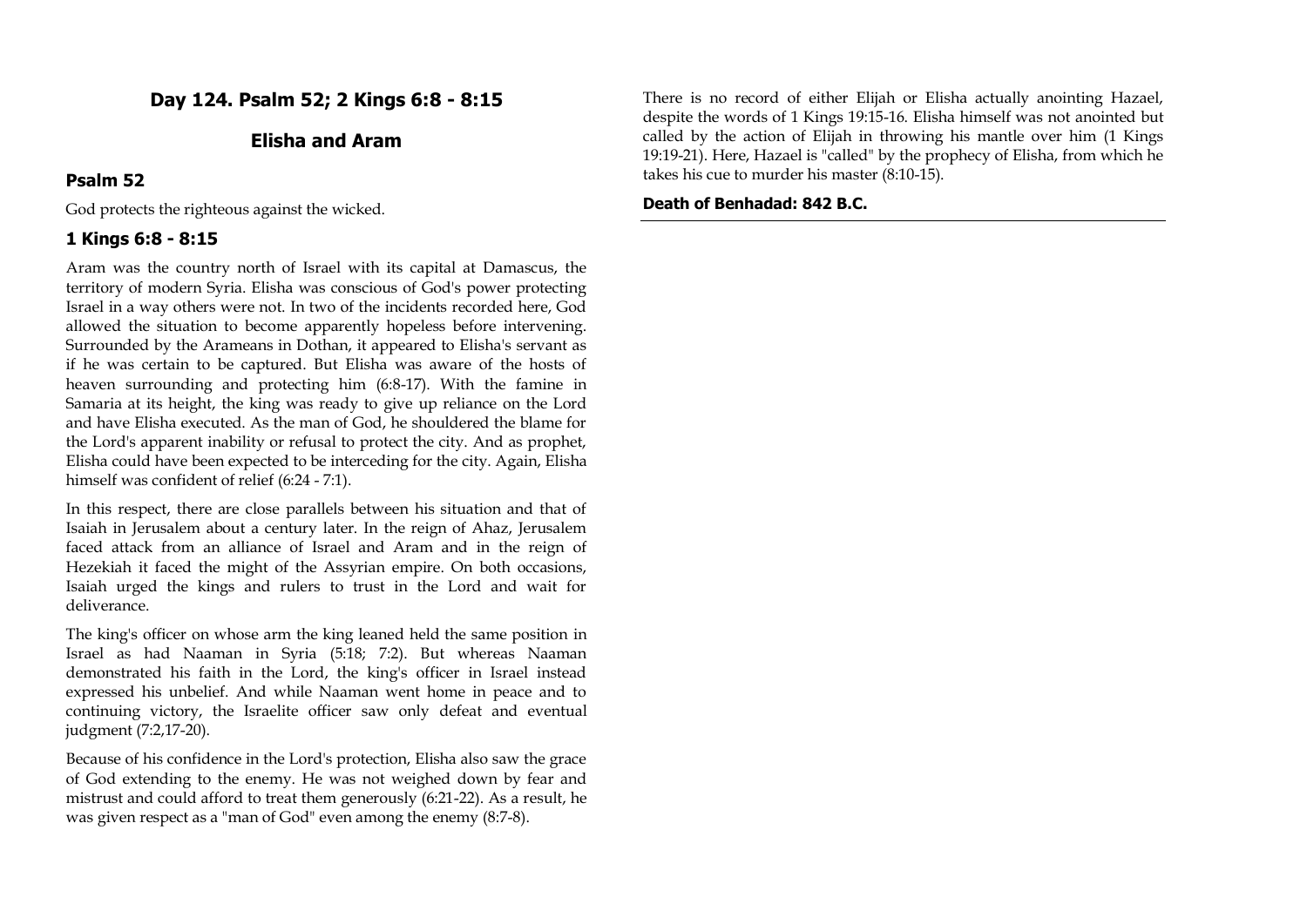## **Day 125. Psalm 58; 2 Kings 8:16 - 10:end**

## **Jehu's rebellion**

#### **Psalm 58**

A prayer for judgment on the wicked. The psalm's zeal for righteousness reflects the spirit of Jehu's purge of Baal worship, but is mixed with the vindictiveness that led to a bloodbath.

#### **1 Kings 8:16 - 10:end**

For most of his reign, Jehoram or Joram was joint ruler with his father, Jehoshaphat. During it, Judah suffered further losses, with the revolt of Edom and loss of Libnah. A more detailed account of Jehoram's reign is given in 2 Chronicles 21.

The confrontation between Elijah and Ahab on Mount Carmel had saved the worship of the Lord from extinction in Israel but had not put an end to the worship of Baal or to the pagan practices which went with it (9:22). To achieve that, even more drastic measures proved to be necessary. Jehu's rebellion was inspired by the prophetic party, of whom Elisha was the chief spokesman. It was the culmination of Elijah's work and the narrator points out the fulfilment of Elijah's words in 9:25-26 and 34-37. The comments of the army generals in 9:11-13 give an insight into the way the prophets were seen by the leading citizens. Their behaviour gave them a reputation as "madmen" but their words and actions nevertheless had power to inspire the coup.

In 9:31, Jezebel recalls the similar coup of Zimri against Baasha's son Elah in 885 B.C. Zimri had reigned only a short time before defeat by her father-inlaw Omri (1 Kings 16:8-20). Now the house of Omri was to meet its own fate.

The Rechabites, of whom Jehonadab was the founder, were a fanatical sect who rejected all the trappings of the settled agricultural life of Canaan along with its religion. They refused to build houses, sow crops, tend vineyards or drink wine, preferring to continue to live as nomads and remain faithful to the worship of Yahweh as brought into Israel from the wilderness. Over 200 years later the sect still existed in Jerusalem (Jeremiah

35). It was from such people as well as the prophetic party that Jehu drew his support.

But Jehu's "zeal for the Lord" (10:16) led him into extreme bloodthirstiness and deceit (10:9,18-19), even the pretence of sacrificing to Baal (10:24). A century later, these extremes were condemned in their turn by the prophet Hosea (Hosea 1:4). The judgement of both the narrator and the editor are favourable towards Jehu insofar as he exterminated all those involved with the worship of Baal, pointing out only that he continued to worship the Lord outside Jerusalem. It fits with the spirit of Psalm 58, with its prayer for vengeance. As an historical judgment, it may well be that such measures were necessary in their time to preserve the worship of the Lord. But in the light of the New Testament, our own judgment will be coloured by the love for enemies which Jesus both taught and displayed.

#### **Judah: Jehoram (Joram) 849-843, Ahaziah 842;**

**Jehu's rebellion 842**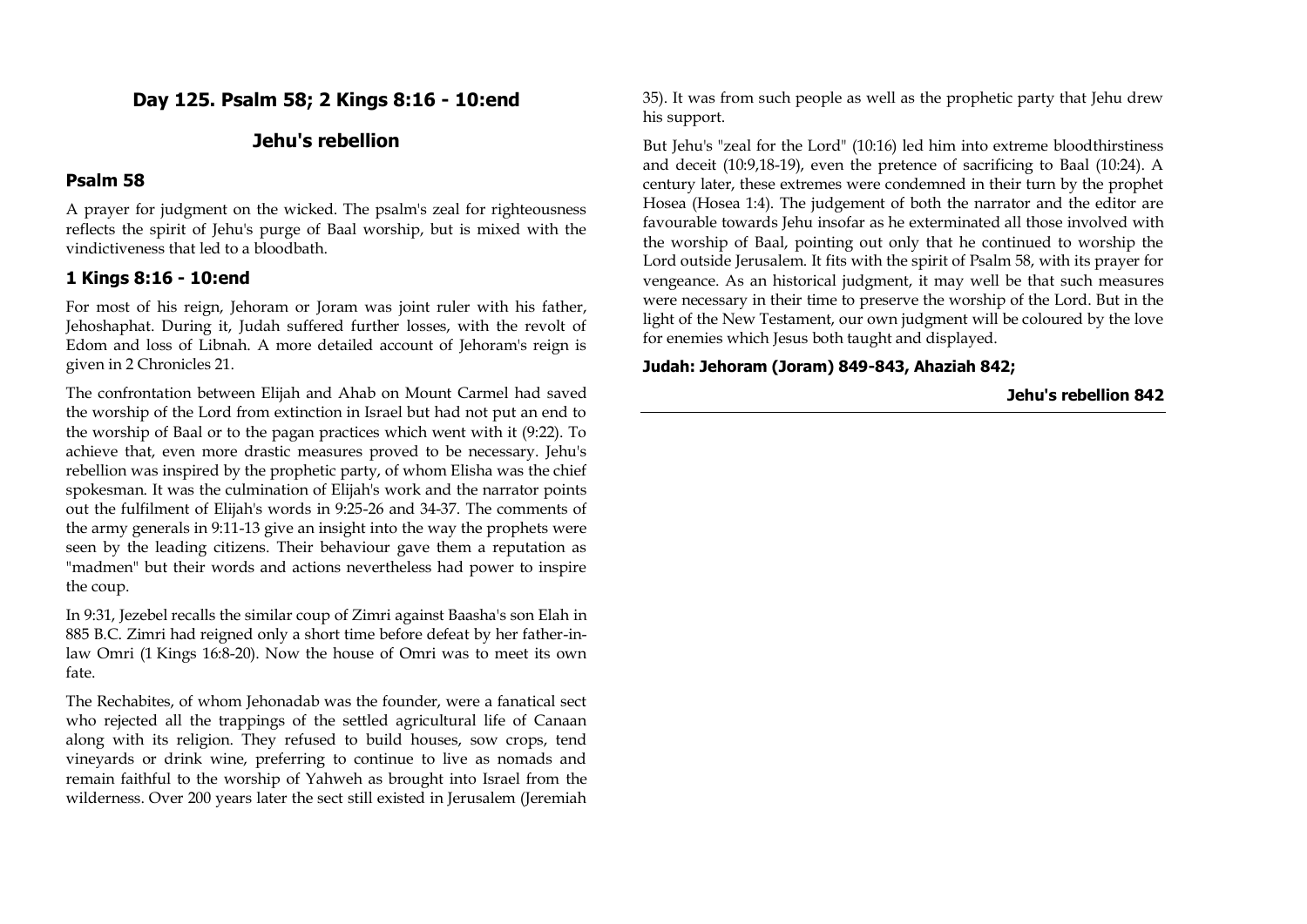**Day 126. Psalm 63; 2 Kings 11 - 14**

## **Jehu to Jeroboam II**

#### **Psalm 63**

A prayer, perhaps of the king, for the presence and help of God.

## **2 Kings 11 - 14**

These chapters cover some 60 years in the history of Judah and nearly a century in the history of Israel, from Jehu's rebellion in 842 to the death of Amaziah in 783 and that of Jeroboam II in 746. In the first half of this period both Judah and Israel were severely weakened and Israel in particular suffered at the hands of Aram (or Syria) under Hazael, which became the dominant power at that time (12:17-18; 13:3,7). It is not surprising that Israel should have become so weak, with her ruling house and most of her leading people slaughtered by Jehu. In fact, Jehu survived by paying tribute to the Assyrian emperor, although this ensured the intense hostility of Hazael.

In Judah, Athaliah the daughter of Jezebel, tried to use the opportunity of her son's death to promote the worship of Baal in Jerusalem, but she was foiled by the party loyal to the Lord under the leadership of the high priest Jehoiada. The coronation ceremony of Judah included a reminder of the covenant between the Lord and the royal house (11:12) whose substance is found in Nathan's message in 2 Samuel 7 (see also Psalm 132:12, where the king has certain obligations to perform). To this traditional element Jehoiada added something new: a covenant between the Lord and the king and people and one between the king and the people (11:17). Of these, the first would have been an echo of the traditions of Sinai in which Israel became Yahweh's people. Joash and his son Amaziah do not appear to have been particularly faithful to the Lord or to have inspired loyalty in the kingdom. More detail of the reason for their assassinations is given in 2 Chronicles 24 and 25.

From the turn of the century Israel began to increase in power relative to Syria, as foretold by Elisha. The scene at Elisha's deathbed contains strong elements of sympathetic magic, to which king Jehoash was at best indifferent (13:14-19). The reason behind the decline of Syria at this time

was the activity of Assyria, which was beginning to expand eastwards under Adad-nirari III, who may be the "deliverer" mentioned in 13:5. In 805, Syria was defeated and virtually destroyed, but preoccupations elsewhere in the empire prevented this victory from being followed up and Israel escaped. With Syria weakened, Jeroboam II was able to incorporate its territory into Israel once again, thus restoring the boundary to the full extent of Solomon's kingdom (14:25). 14:28 is difficult, Damascus and Hamath having never belonged to Judah. It is probable that the text is corrupt.

Little detail of Jeroboam's reign is given, since it breaks the pattern which the editor wishes to demonstrate. Despite his infidelity, Jeroboam's reign was a time of immense prosperity and power for Israel. But her new-found wealth was not shared among her citizens. Instead there were vast differences between rich and poor, as hinted at in 14:26. The injustice and oppression, a complete departure from the standards given in the Law, are pictured in Amos 4:1; 5:11-12; 6:1-6; 8:4-6.

**Judah: Athaliah 842-836; Joash 836-800; Amaziah 800-783; Azariah (Uzziah) 783-742.**

**Israel: Jehu 842-815; Jehoahaz 815-801; Jehoash (Joash) 801- 786; Jeroboam II 786-746.**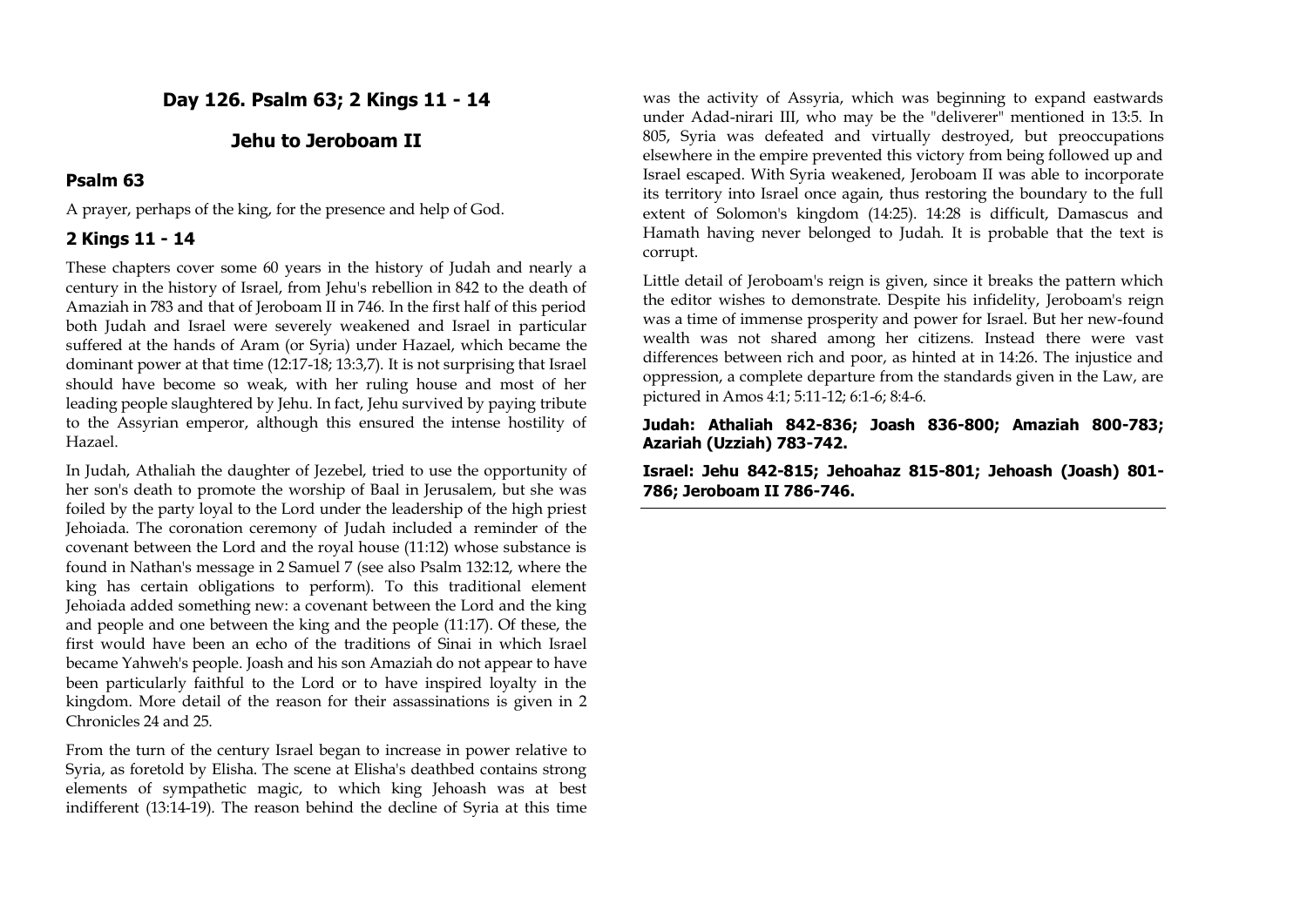## **The Eighth Century Prophets**

## **Amos, Hosea, Micah, Isaiah**

A generation separates Amos, the earliest of the eighth century prophets, whose ministry began in about 760 B.C., from Elisha, who died in the 790s, early in the reign of Jehoash. In their work, the process which began with Elijah's experience on Mount Horeb (1 Kings 19:8-18) came to fruition. They were "prophets of the word," whose task was to discern and make their contemporaries aware of the attitude of God to their situation and the way he was working through history.

All these prophets distanced themselves from the "shrine prophets," those who earned their living providing oracles for worshippers at Jerusalem and the various high places of Judah and Israel. In Amos 7:10-end, Amos is accosted by Amaziah, the priest of Bethel and told to go elsewhere because his message is unacceptable. In reply, he insists that he is not one of the professional "prophets-for-hire". He has a unique personal calling from the Lord and a message directly from him. In the same passage, Amaziah calls Amos a "seer", recognising the difference between him and the prophetic bands based at the shrines, but the passage also shows how the term "prophet" was coming to be applied to men like Amos (see also Isaiah 30:10, where "seer" and "prophet" are parallel terms).

The middle of the eighth century was a time of prosperity for both Israel and Judah, and it was easy for the nobility and the rich generally to assume that the situation was a sign of the Lord's favour. The message of the prophets, however, was precisely the opposite. All four saw the wealth of the upper classes based on unjust exploitation of the poor, a symptom of contempt for the Law of Moses. The priests and court prophets, who should have been upholding the Law, ignored it, with the result that God's people were left in ignorance of his demands. They were ignoring the requirements of his covenant and, unless the king and his court changed their ways, judgement was sure to follow.

The prophets spoke in the style of a messenger. In an oral society, where few could read or write, messengers were trained to remember a message and repeat it verbatim. The message would be framed in the first person, as if it were spoken directly by the sender. Examples in everyday life can be

found in Genesis 32:3-5 and Numbers 22:15-17. Like a messenger, the prophets began, "Thus says the Lord," and then spoke the words he gave them. More often than not these would be in poetry, making use of striking metaphors, vivid images and word-plays, all to give the message impact and make it memorable. Each oracle would be relatively short, no more than a few verses long, but on the occasion it was spoken there might have been a lengthy introduction, argument or discussion between the prophet and his hearers. Thus, for example, Isaiah 1:2-3 is a self-contained oracle, which would probably have been delivered on a separate occasion from the following oracle, 1:4-9, and that in turn separate from the next, 1:10-17.

Although originally spoken, the prophets' messages were eventually written down and collected. Sometimes it was the prophet himself who took the initiative in preserving the message. There are indications of this in Isaiah 8:16-18 and 30:8, where Isaiah instructs his followers to preserve his words to be published at a future date; Hosea 3, which was apparently written by the prophet himself; and Amos 7:1-9, where again it appears that the prophet himself has recorded three of his visions.

However, much of the work of collection and editing would have been done by the prophet's disciples. In the books they collected, the messages originally spoken on separate occasions are now grouped by themes or linked together by key words. It is clear, too, that later generations felt free to rearrange the original collections and add new oracles to bring the work of the original prophet up to date and apply his words to new situations.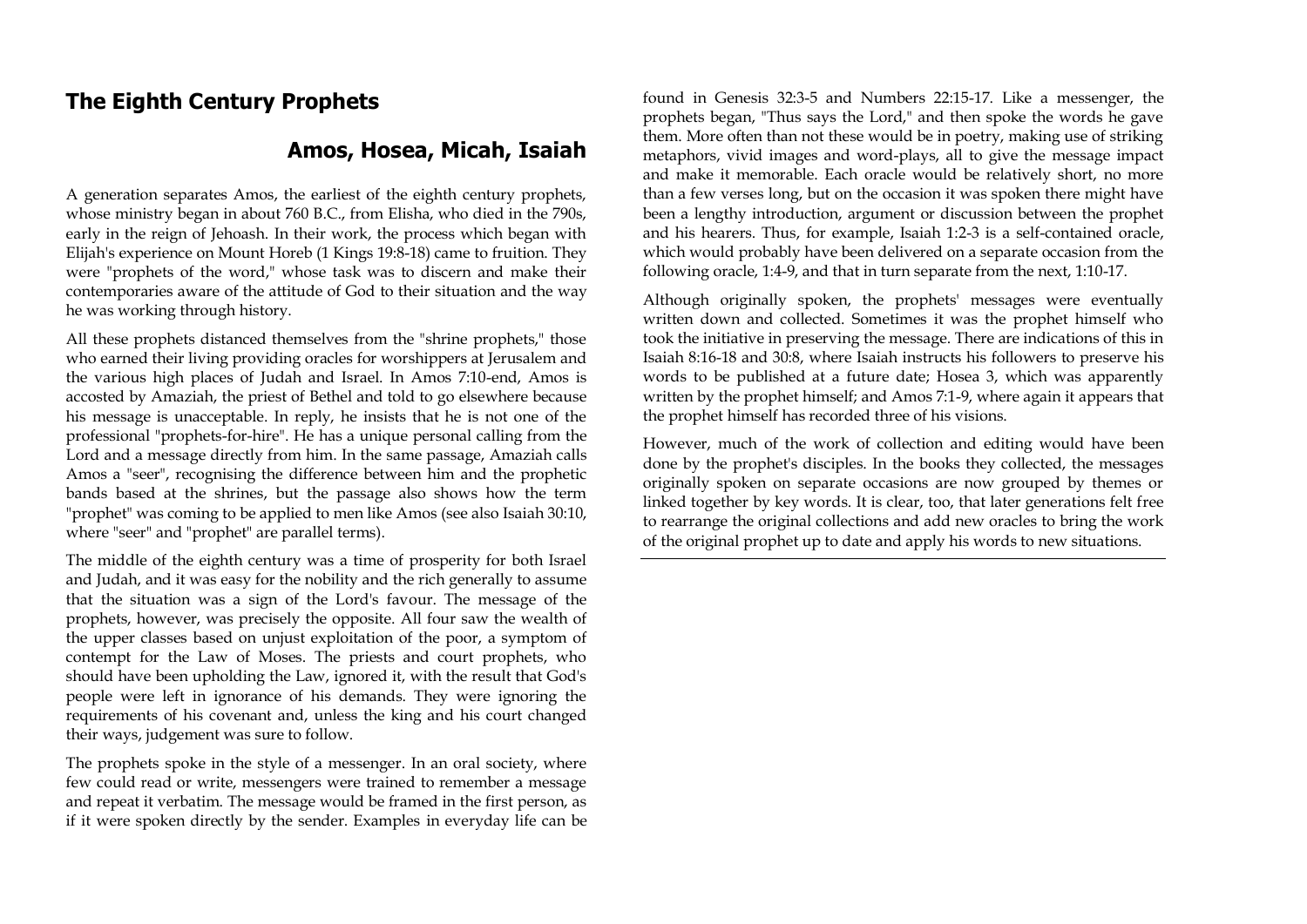**Day 127. Psalm 94; Amos 1 - 3**

## **The Prophetic Word**

#### **Psalm 94**

A prayer to the Lord, the righteous judge. It is he who gives all mankind standards of right and wrong, and will punish those who disregard justice.

## **Amos 1 - 3**

Amos's ministry is dated "two years before the earthquake" (1:1), which suggests that it was not very long, but although he was not the only prophet of his time (2:11) he is one of the few whose words have survived, probably because they were written down and taken to Judah, where the book which bears his name would have been put together. That the book was produced in Judah is the reason for the mention of King Uzziah in 1:1, despite the fact that nearly all Amos' words apply to the northern kingdom.

With his special call (7:14-15), Amos was directly aware of the power of the Lord's word. He likened it to thunder, or like a lion's roar (1:2, 3:8). When the Lord speaks a word of judgement, disaster follows. This word is entrusted to the prophets, who have the special task of proclaiming it to the people (3:3-8).

The first oracles in the collection are directed against the sins of the nations surrounding Israel and Judah. Although they did not have the Law, they did have the natural sense of justice which God has implanted in human beings and it was for ignoring this universal knowledge of right and wrong that Amos condemned them. Killing pregnant women in order to kill their babies (1:13), desecration of graves for political purposes (2:1), faithlessness and ruthlessness (1:9,11) are sins of this kind.

In contrast Judah and Israel were to be punished for specific sins against the revealed Law (2:4,6-8). The main target was the nation of Israel. 2:6-8 links injustice and idolatry together, since both arise from contempt for the Law. The girls with whom both father and son had sexual intercourse were the shrine prostitutes dedicated to the service of the god Baal and the goddess Ashtart. To use garments taken in pledge for this purpose added to the wrong because if their owners were poor such garments were supposed to be returned to them at night, in order to give them something to wrap themselves for sleep (Deuteronomy 24:12-13).

From the other nations, the Lord expected fidelity to universal standards of justice, from Israel he expects exclusive worship and knowledge of his Law. The core of this opening section of the book is found in 3:2. One of the foundations of Israel's faith was that they were the chosen people, whom the Lord had brought up from Egypt. However, Amos turned this back on them: because they were the Lord's chosen more was expected of them, and because the Lord did not find it their punishment would be all the more severe.

But when this punishment comes a small number from Israel, a remnant, will be saved (3:12). This theme of a faithful remnant from whom the Lord would start again was first revealed to Elijah (1 Kings 19:18) and occurs frequently in the prophets (e.g. Isaiah 1:9, 10:20-23; Jeremiah 24:1-7).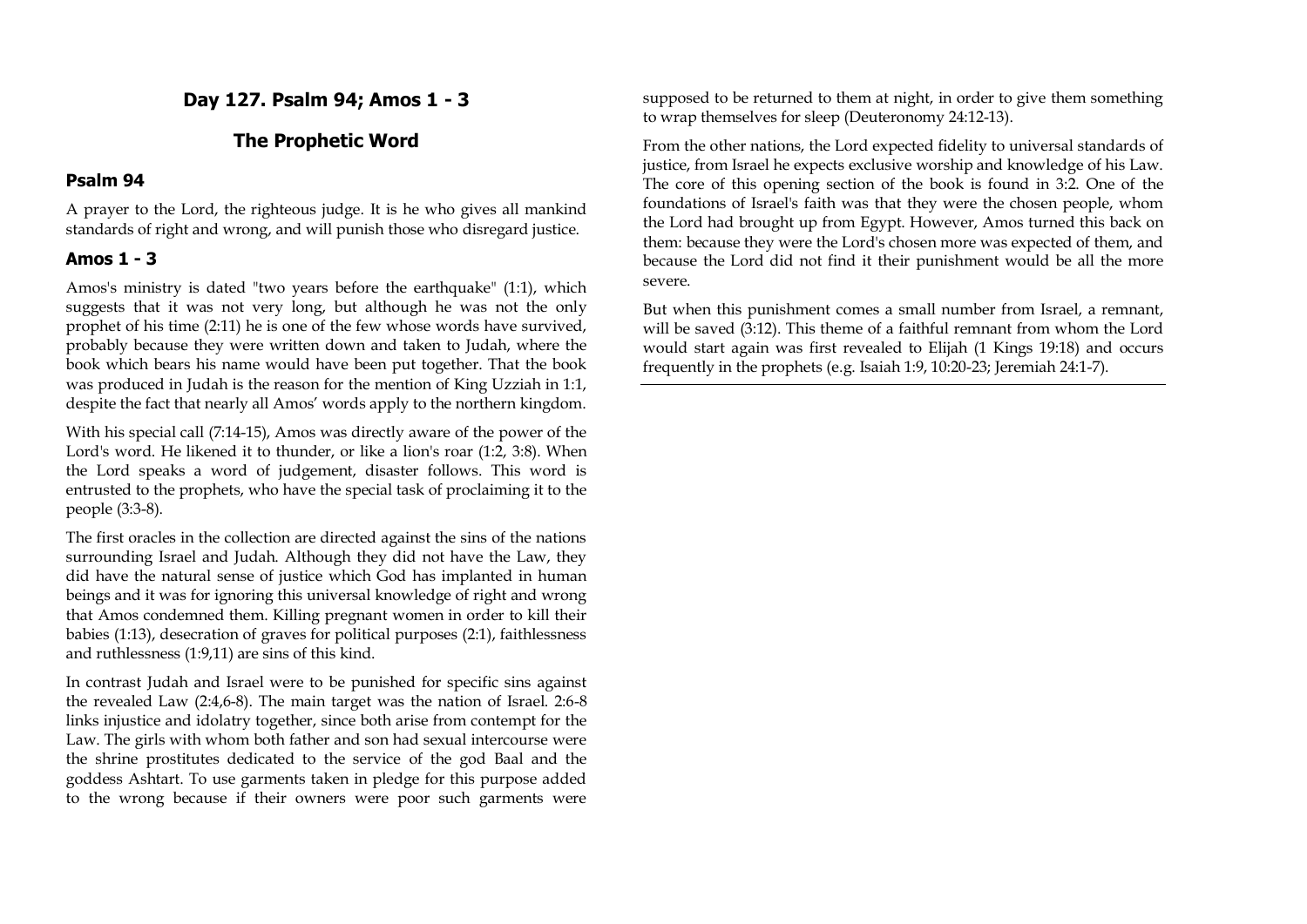**Day 128. Psalm 62; Amos 4 - 6**

#### **The Demand for Justice**

#### **Psalm 62**

Trust in the Lord is a surer refuge that trust in riches.

#### **Amos 4 - 6**

Amos' task was to bring a wealthy, confident, complacent society to a sense of its danger and the threat of divine judgement. References to the luxurious style of living of the wealthy elite abound (3:15; 4:1; 5:11; 6:4-6). As well as their wealth, Israel's leaders could bask in their victories, which would have been taken as a sign of God's favour (6:13; 2 Kings 14:25) and the popularity of religious observance at shrines such as Bethel and Gilgal  $(4:4-5)$ .

But Amos saw things quite differently. Beneath the exterior signs of success lay neglect of the justice demanded by the Law. While the rich enjoyed their wealth the poor were neglected and oppressed (2:6-8; 4:1; 5:10-13; 8:4- 6). As long as this state of affairs continued, Amos declared, the Lord would refuse to accept the worship of the shrines, however impressive it might seem (4:4-5; 5:4-6,21-24).

The "Day of the Lord" (5:18) was another of the foundation beliefs of Israel. They looked forward to a day when the Lord would intervene to inflict decisive defeat on their enemies and restore the pre-eminence of Israel. One feature of the expected Day was darkness and supernatural signs, which would throw the enemy into confusion. But Amos warned that instead of victory the Day of the Lord would bring on Israel the darkness of disaster. (The theme of the Day of the Lord is found frequently in prophecy and like Amos several of the prophets predict darkness on Israel rather than her enemies; see Isaiah 13:6-11; Ezekiel 30:3; Joel 2:1-2,10; Zephaniah 1:14-18).

The warning signs were there for all to read if they would. Israel had already experienced judgement on a small scale (4:6-12); surrounding nations had been destroyed and exiled by Egypt or Assyria (6:2); and the same would happen to Israel (3:9-11; 4:2-3; 5:27; 6:14) and Judah too (6:1). So the prophet took up a lament over Israel (5:1) and issued a "woe" (5:18) treating the nation as if it were already dead.

Where churches are growing and worship becoming attractive, enjoyable and even fashionable, church leaders must beware of neglecting the demands of justice in both Church and nation.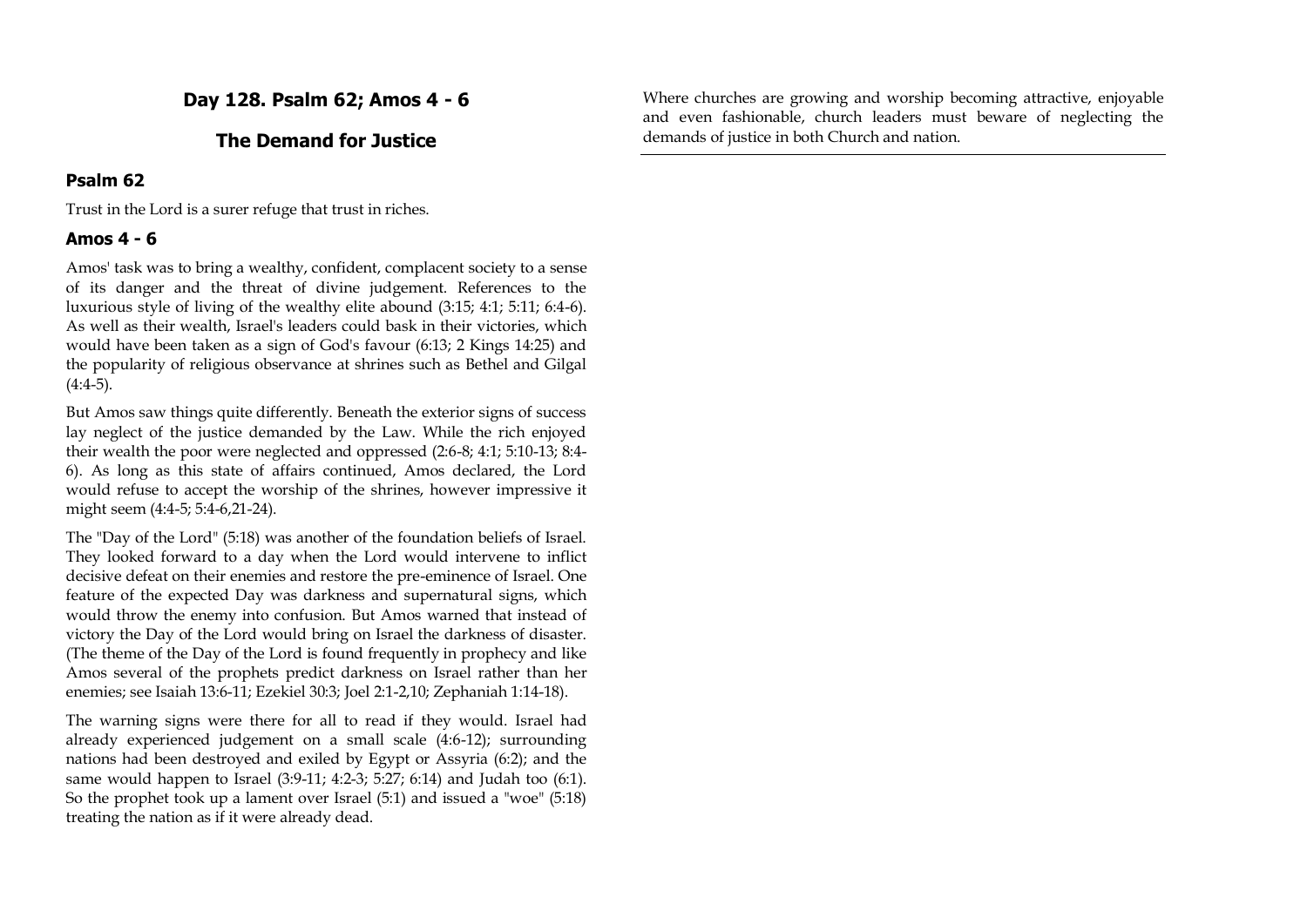**Day 129. Psalm 2; Amos 7 - 9**

## **Israel Shall Not Escape**

#### **Psalm 2**

A warning to the nations to take heed of the God of Israel. A promise of blessing and dominion for the king who sits on David's throne.

## **Amos 7:1-9**

The "word" of God might come to the prophet in a vision (In Isaiah 1:1 the heading to Isaiah's words is "the vision" and in 2:1 "The word which Isaiah saw."). The visions of Amos show how vulnerable Israel really was, confounding the proud confidence of her rulers. His response was to intercede for the nation. Intercession was one of the most important tasks of the prophets, who had to be not only the Lord's spokesmen to the people, but stand for the people before the Lord (In 1 Samuel 12:23 Samuel admits that it would be a sin for him to stop praying for Israel; in Jeremiah 14:11-12 the Lord forbids Jeremiah to intercede for Judah). Although his prayer was successful after the first two visions, the third left no room for relenting.

#### **Amos 7:10-end**

By the time of Amos the bands of prophets were usually to be found at the shrines under the discipline of the priests, one of whose tasks was to ensure that they followed a certain political line. Like Micaiah, however (1 Kings 22), Amos was not content to prophesy only what was acceptable to those in power, and this brought him into direct confrontation with the authorities, a fate suffered by several of his fellow prophets (Jeremiah 20:1- 6; 26:20-23).

#### **Amos 8 - 9**

In Hebrew, the word for "summer fruit" sounds like the word for "end". So for Amos a vision of summer fruit suggested the message that the "end" had come for Israel (N.I.V. expresses the word play by translating "ripe fruit"). The Lord would no longer spare them. The Day of the Lord would come, bringing with it darkness and mourning for the end of all hope (8:9- 10). Warnings through the prophets would cease (8:11-12, although in fact Hosea was active until almost the fall of Samaria).

9:7 intentionally reverses Israel's foundation faith and contrasts with 3:2. There, the fact that Israel was specially chosen means that she will be more severely punished. Now the prophet said the Lord would treat Israel just like any other nation; no longer was she to be special to him. But a remnant will be saved (9:8 as in 3:12). The coming judgement will destroy the nation but it will also sift out the righteous from the sinful.

The oracle of doom in 9:7-10 are the last words from Amos and the culmination of his message, but a later editor has added two oracles of salvation to make the book conform to the pattern of judgement followed by salvation found in most of the prophetic literature. That these oracles are much later is shown by the fact that they assume that the dynasty of David has fallen (9:11) and that Israel is in exile (9:14). The first oracle begins with the formula, "In that day," the second with the words, "The days are coming." Both are widely used in later prophecy to look forward to a time of eventual salvation.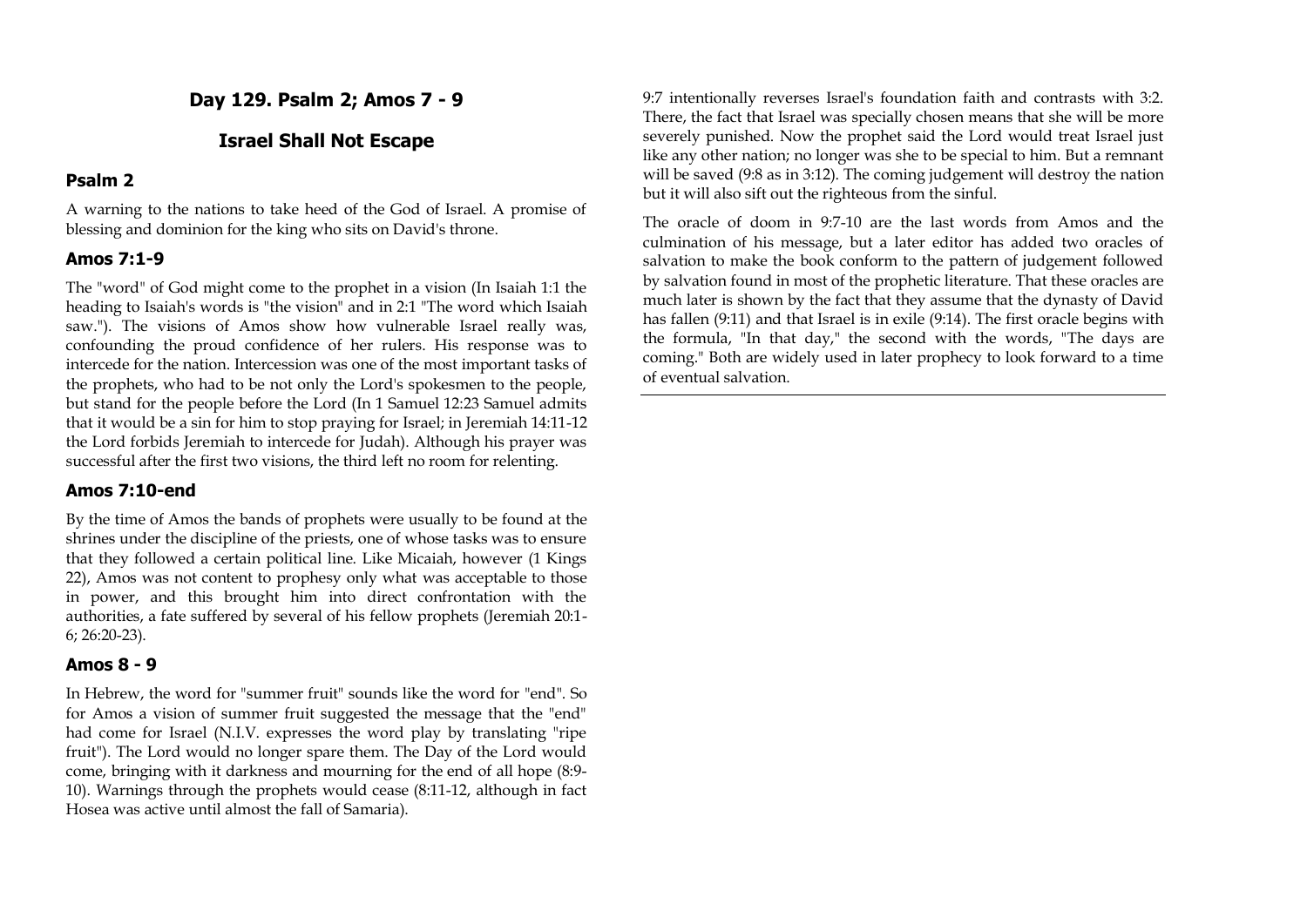## **Day 130. Psalm 78:1-8; Hosea 1 - 3**

## **The Unfaithful Wife**

#### **Psalm 78:1-8**

The history of Israel is retold from generation to generation as the story of God's mighty deeds of salvation, so that each new generation learns to put their trust in him.

#### **Hosea 1 - 3**

Hosea began his ministry in Israel about the year 750 B.C. towards the end of Jeroboam's reign, and continued to prophesy until 722 B.C. shortly before the fall of Samaria. His call came with the instruction from the Lord to take an "adulterous wife". The history of Hosea's family life is very important because it gave him the insight into the heart of God on which his message is based. But the precise course of events is not clear from the book and has to be reconstructed.

Probably, Gomer was one of the shrine prostitutes available at the shrine of Baal for sexual intercourse as part of the ritual intended to ensure fertility. Despite the work of Elijah and the prophets who succeeded him, the worship of Baal was flourishing once again. In the time of Hosea, it did not threaten to oust the worship of the Lord completely, but provided an alternative focus of devotion. Israel had forgotten that it was the Lord who had brought them into the land of Canaan, thus providing the grain, wine, oil, wool and flax they needed for food and clothing (2:5,8,9,12,13). Instead they attributed these to Baal and engaged in the sexual and magical rituals designed to appease the god and ensure good crops.

Hosea saw the casual sex involved in Baal worship as adultery and went on to use this image to describe Israel's abandonment of their exclusive loyalty to the Lord. He pictures Israel as an adulterous wife, loved by her husband despite her many infidelities. The names given to his children and the prophecies recorded in chapter 2 told his fellow-Israelites what the Lord was going to do in response to their unfaithfulness. The name of his first son, Jezreel (1:4), was to be understood as an announcement of judgment on the house of Jehu, of which Jeroboam was the fourth in line, because of the bloodthirstiness of Jehu's rebellion (see notes on 2 Kings 9 – 10). The

name of his daughter (1:6) signifies the refusal of a parent to provide ordinary love and care. The name of the second son (1:9) announces the abrogation of the covenant under which Israel was to be peculiarly God's people. There is a link with Amos 9:7, where the prophet declares that Israel is to be treated just like any other nation.

In the prophetic oracles collected in chapter 2 the children (Israel as individuals) are called upon to judge the conduct of their mother (Israel as a whole) and distance themselves from her. The lawsuit of a husband against his unfaithful wife pictures the Lord's indictment against Israel and the action he proposes to take. He will stop providing clothes, food and water (2:3). The land will become barren. Thorn bushes will grow instead of crops and the lack of fertility will eventually stop the Israelites from resorting to Baal (2:6-7). The festivals of Baal will cease (2:11-13) because the land will become a desert. Agriculture will become impossible and Israel will return to the state of affairs in the wilderness, which Hosea sees as a honeymoon, a time of faithfulness (2:14-15) before Israel came into contact with the agricultural society of Canaan and its fertility religions.

The purpose of such punishment is to bring Israel to her senses, to detach her from the worship of Baal and to bring her to a new and heartfelt devotion, matching the Lord's heartfelt love for Israel. When that happens, Hosea sees an age of peace, prosperity and harmony with nature (2:16-18). When the Lord marries Israel again (as he had bought back his own wife in 3:1) he will give as a bride-price the qualities he looks for in his covenant people - righteousness, justice, steadfast love, compassion, faithfulness and knowledge of the Lord (2:19-20).

Eventually, Gomer probably left Hosea, since chapter 3 gives his own account of the buying back of an unfaithful woman (N.I.V's "your wife" is not strictly in the Hebrew text). On the Lord's instructions he scraped together all he had to buy her back, either because she had fallen into slavery or from the shrine to which she had returned (3:1-2). He then made her live with him but without enjoying any sexual relations as a prophecy of the exile which was to follow the end of the kingdom (1:4-5), during which there would be no king and no worship (3:4-5). Perhaps it is the coming exile rather than simply the loss of the fertility of the land which, in Hosea's mind, was to constitute the second wilderness experience of 2:14- 15.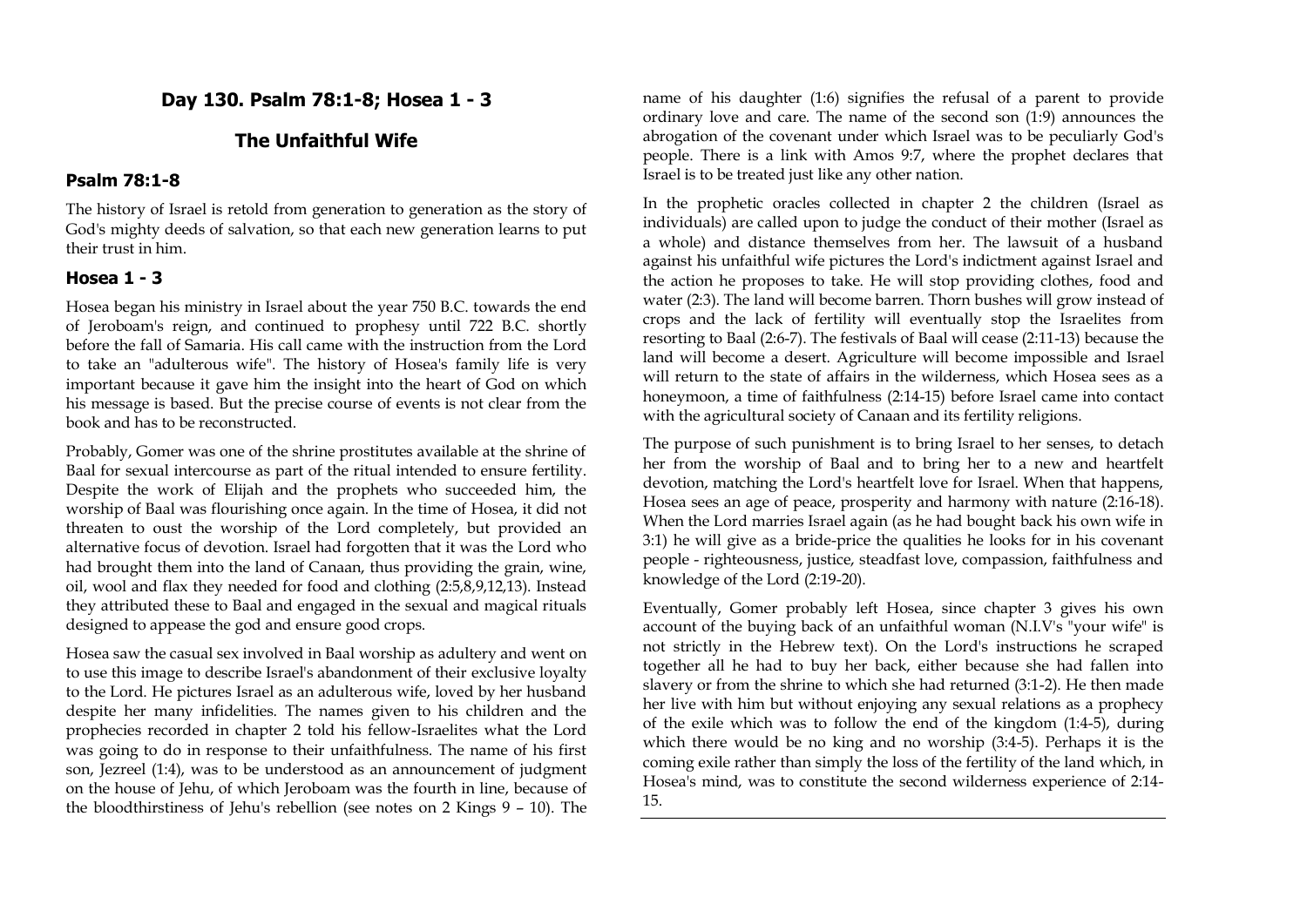## **Day 131. Psalm 78:9-16; Hosea 4 - 7**

## **The Broken Covenant**

#### **Psalm 78:9-16**

The failure of Ephraim (the nation of Israel) is likened to the unfaithfulness of their ancestors in the wilderness.

#### **Hosea 4 - 7**

As God's chosen people, the covenant entailed on Israel's part not only obedience to specific commandments but certain attitudes of heart, the ones listed in 2:19-20. But Hosea finds none of these attitudes (4:1). Instead almost all of the Ten Commandments have been broken (4:2,12,17). The priests, who should have been teaching the people God's requirements, were just as corrupt as the rest (4:4-9). The covenant itself had been broken (6:7; 8:1) which is why Hosea could say that Israel were no longer the Lord's people (1:9).

After 5:7 most of the oracles come from a time after Jeroboam's reign when peace and order in Israel had begun to break down. 5:8 - 6:6 is a collection from the time of the Syro-Ephraimite war in 733 B.C. when Pekah of Israel and Rezin of Aram allied to try to force Judah into an alliance against Assyria by deposing king Ahaz of Judah (see also the notes on Isaiah 7). Ahaz turned to Assyria itself for help (2 Kings 16:5-9) and Tiglath-Pileser attacked both Aram and Israel, virtually destroying Israel and reducing it to a small amount of territory surrounding Samaria. In the face of defeat, Pekah was assassinated and in 732 B.C. Hoshea took the throne and came to terms with Assyria.

5:8-9 is a warning against the Judean counterattack, 5:10-12 a comment on the treachery between sister nations involved in the war. 5:13-15 is a later word of judgment on Hoshea's policy of appeasing Assyria. In 5:15 the Lord waits for Israel to turn back to him and in the next chapter they appear to be doing so. 6:1-3 is a "liturgy of penitence" in which Israel turns to the Lord. But their "repentance" is only skin deep. The worshippers expect that a few brief words will bring them quick relief. "Three days" (6:2) means a very short time as "forty days" meant a long time. 6:4-6 is a divine oracle in reply to these words. In contrast to the showers of blessing they

expect from the Lord (6:3), Israel's love is like dew which soon evaporates (6:4). The dawn they hoped for (6:3) will turn out to be the light of the Lord's judgement (6:5). They think that sacrifices can atone for their sin, but what they really need is a complete change of heart (6:6).

Chapter 7 contains more political comment. In 7:3 the king (probably Hoshea) celebrates his accession to the throne with his nobles, the ones who have conspired against his predecessor. By 732 four kings had been assassinated in less than 12 years. The "heat" of the political class (7:4-7) devours their rulers. In 7:8-end, Hosea mocks the policy of shifting alliances, now with Egypt now with Assyria (7:11) and their reliance on Baal. "Gashing themselves" (7:14) was part of the ritual of Baal worship (1 Kings 18:28). Neither politics nor idolatry will do Israel any good, insists Hosea. Only the Lord can save them (7:13-16).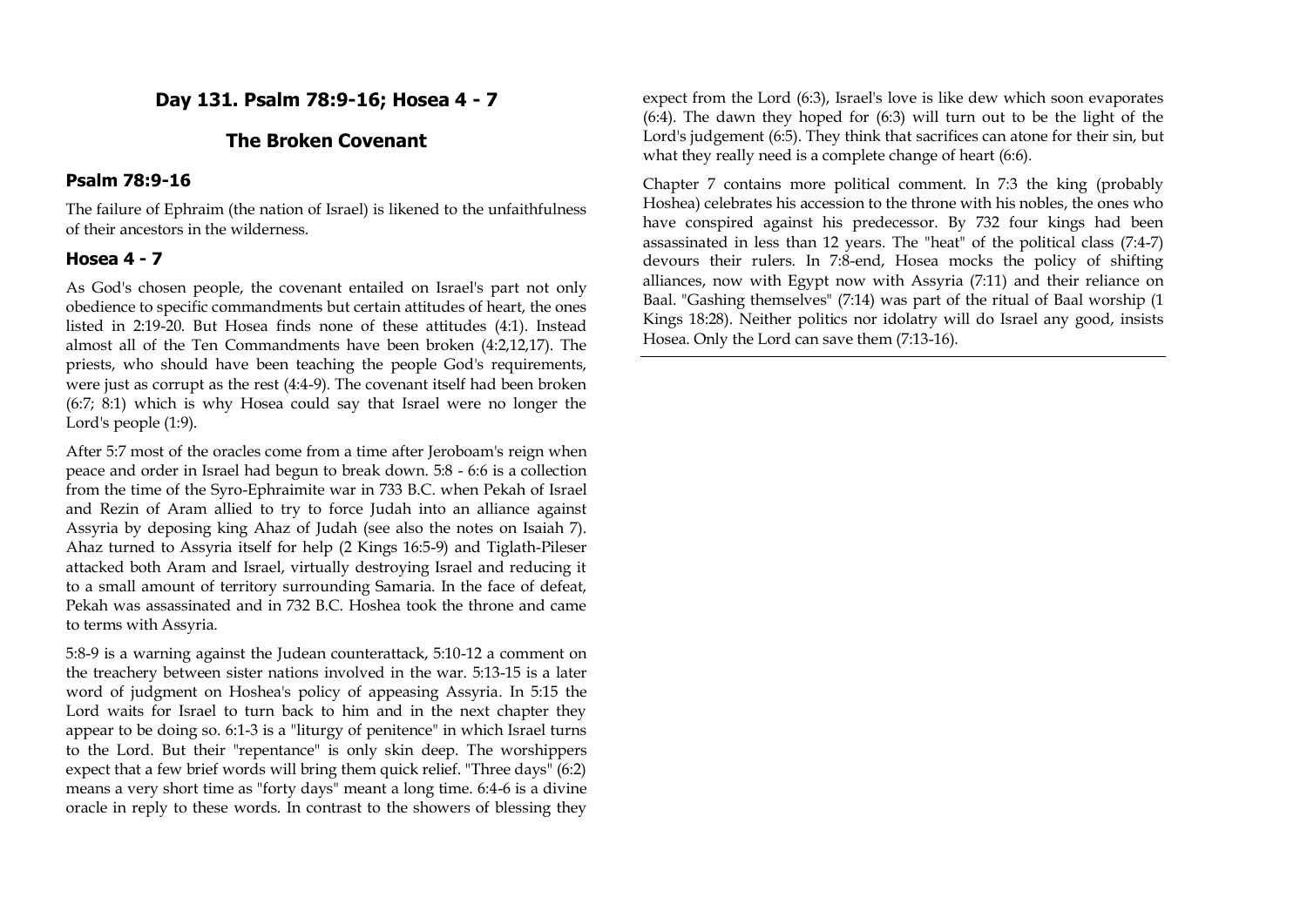## **Day 132. Psalm 78:17-39; Hosea 8 - 10**

## **Israel Swallowed Up**

#### **Psalm 78:17-39**

God's people remember his faithfulness in the desert, despite their waywardness. Israel had broken the covenant and their professed devotion was little more than lip-service.

#### **Hosea 8 - 10**

Amos had seen that God's covenant with Israel imposed on her greater obligations than on those of the surrounding nations (Amos 3:2). God's purpose was to use Israel to bless all the nations. If Israel were faithful to him and kept the law she would display God's truth in a world of confusion and God's love in a world full of selfishness and conflict (Deuteronomy 4:5-8). But by forgetting God's special call, abandoning the covenant and failing to keep the law, Israel became useless for this purpose. Instead of blessing them, God had to punish them in order to display to the nations his implacable hostility to sin.

According to Hosea, Israel's national life demonstrated complete disregard for her covenant with the Lord. (8:1). At the time Hosea spoke, Israel had had a number of kings in quick succession. Hosea saw this as a sign that these were not kings the Lord had given (8:4). Perhaps he was sceptical about the value of having kings at all, seeing the request for a king in the first place as an act of rebellion like the later author of 1 Samuel 8 and 12 (see also 13:9-11). In fact, Israel paid little regard to the authority of the kings, as the increasing number of private law-suits testified (10:3-4). They also made idols, contrary to the law (8:4,11-12), sought alliances with foreign nations instead of relying on the Lord (8:9-10) and the words of the prophets went unheeded (9:7-8).

Because she had failed to keep the covenant, Israel was no longer fit for the purpose for which the Lord had chosen her (8:8,14). Not only would she lose the protection the Lord had promised under the covenant, but he himself would be the one to bring about her destruction (10:10;15; 12:14; 13:9). Hosea had prophesied that Israel would have to live for a time without a king and without a system of worship (3:4-5). The oracles of these

chapters repeat this message in more detail. The calf of Samaria would be broken in pieces; the calf of Bethel (Beth Aven means "house of wickedness") would be taken away as tribute to Assyria (8:6; 9:4; 10:5-8). By relying on her own strength, Israel had "sown the wind" and would soon "reap the whirlwind" (8:7). The nations to which she has turned would soon swallow her up (8:11-14; 9:17; 10:7-15).

The references to "Gibeah" in 9:9 and 10:9 refer to the events of Judges 19 and 20, which Hosea used as a byword for corruption. The event at Beth Arbel referred to in 10:14 is otherwise unknown, but the killing of women and children and pregnant mothers was a common atrocity whose purpose was to devastate whole populations (13:16; 2 Kings 8:12; Amos 1:13; Nahum 3:10; Psalm 137:8-9).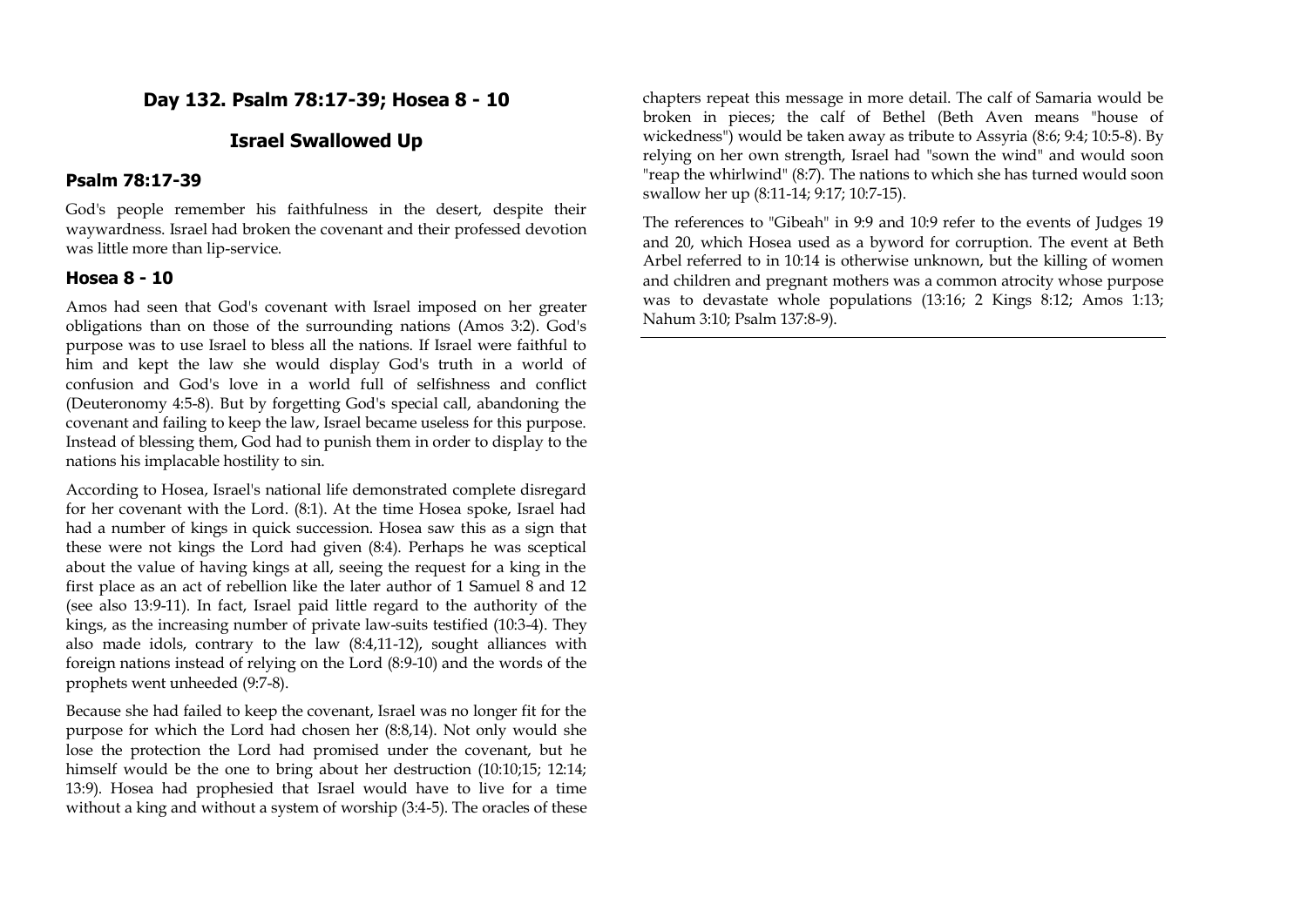## **Day 133. Psalm 78:40-55; Hosea 11 - 14**

## **A History of Faithlessness**

#### **Psalm 78:40-55**

Israel forgets the goodness of God, who set them free from Egypt and looked after them in the desert like a shepherd.

## **Hosea 11 - 14**

Like all the prophets, Hosea was thoroughly schooled in the traditions of Israel's history, and drew freely on the lessons of history to interpret her present state. In these chapters he refers particularly to the traditions of Jacob, Israel's ancestor (12:2-6,12), the deliverance of Israel from Egypt and the Lord's care for them in the desert (11:1-4; 12:9-11,13; 13:4-6). Some of the oracles are fragmentary, the extent of each separate saying unclear and the translation uncertain, but the general gist of Hosea's message is clear: the contrast between the Lord's faithfulness to his people and their fickleness and the destruction which is coming as a result.

11:1-11 brings together Israel's history and Hosea's experience of family life. Whereas in chapters 1 - 3 the Lord's love for his people is compared to that of a husband and Israel to an unfaithful wife, here the Lord is compared to a parent and Israel an erring child. It was the Lord who tenderly cared for Israel in their infancy, the wanderings in the desert, but when they arrived in Canaan they soon forgot him and began sacrificing to the Baals. As a result they will become slaves again ("return to Egypt") but this time it is Assyria who will become their master. But just as in chapters 1 - 3, Hosea sees both sides of God's heart. The need to discipline Israel by punishment in order to wean them back from Baal worship competes with the strong compassion he feels for them. He may punish but he will not completely destroy them (Admah and Zeboiim are the cities destroyed with Sodom and Gomorrah: Deuteronomy 29:23). Three times in 11:9 Hosea stresses that when God acts it will not be in wrath, but in mercy. Eventually Israel will return to him (11:10-11). In this oracle with its insight into the mercy of God it is possible to find a model for Jesus' story of the prodigal son (Luke 15:11 end).

In the oracle in 12:2-6, Hosea compares Israel with the patriarch Jacob, using the traditions of Jacob's birth (Genesis 25:21-26), his dream at Bethel (Genesis 28:11-end) and his wrestle with God at the Jabbok (Genesis 32:22 end). Like Jacob, Israel is unreliable, given to lies and fraud. Like Jacob, Israel is struggling with God; in their worship they try to force him to do what they want, treating the Lord just the same as Baal. But Jacob eventually submitted to God and repented, and like him Israel should do the same.

The oracles collected in chapter 13 announce the final doom of the nation of Israel. The Lord who has been Israel's shepherd will become instead a predatory beast (13:4-8). The one who is their helper (13:9; see Psalm 121) will become their destroyer. 13:12-16 are difficult to translate. It is probably best to take them as spoken during the siege of Samaria itself and to take the first two sentences of verse 14 as questions (as in R.S.V. and N.R.S.V. The Good News Bible is even more explicit). The Lord asks himself whether he is to be merciful to Israel or not and decides against it. Death is to come, bringing plague and destruction. Samaria must bear its guilt and its people will be destroyed. These are probably the last words the prophet spoke. He himself may have been killed in the final Assyrian assault, or he may have escaped to Judah where his words were preserved and eventually edited to form the present book.

The words in chapter 14 are placed here in order that the book ends with an oracle of salvation. Hosea exhorts the people to "return" to the Lord and gives them a liturgy of penitence to make as their prayer. This time, unlike 6:1-3, their words are to be genuine and this time the Lord will answer in mercy (14:4-8). However, by the time of the siege of Samaria and the words of 13:9-14 it was too late.

14:9 are a much later comment on the whole book from a scribe writing in the wisdom tradition.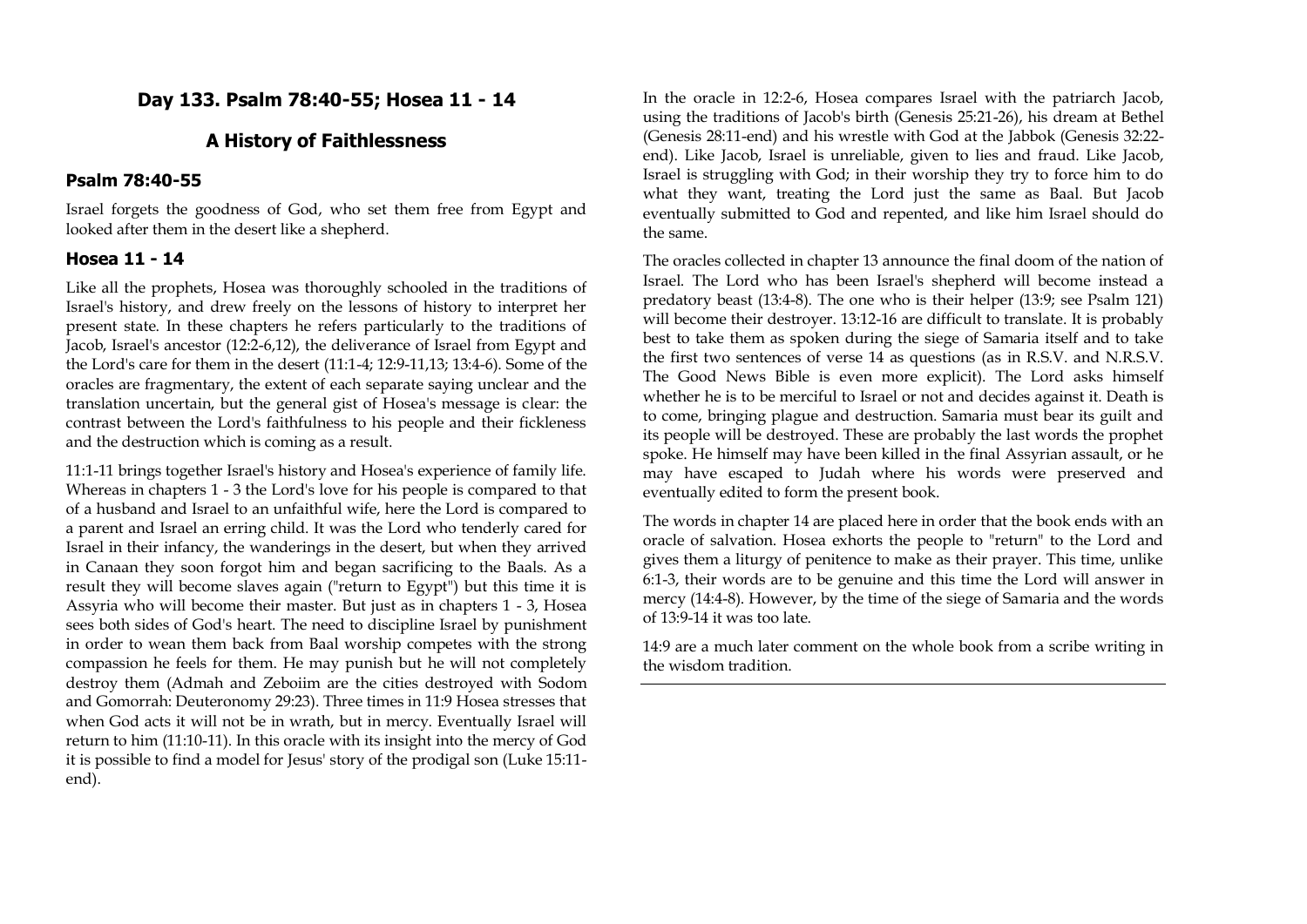**Day 134. Psalm 78:56-end; 2 Kings 15 - 17**

## **The Fall of Samaria**

## **Psalm 78:56-end**

The psalmist remembers how Israel continued to rebel against the Lord after their entry to the promised land. The destruction of the tabernacle at Shiloh, which probably took place when the ark was captured by the Philistines (1 Samuel 4), became the prelude to the establishment of the Temple at Jerusalem. The ten tribes, of which Ephraim was predominant, had abandoned the Temple and the psalmist sees their defeat as just retribution, whereas Judah, which remained faithful, continued in peace under the dynasty of David.

#### **2 Kings 15:1-7**

The reign of Azariah (also known as Uzziah) came at the same time as that of Jeroboam II in the north. Like his and for the same reasons, Uzziah's reign was a long and prosperous one. With Assyria relatively weak, Uzziah too took the opportunity to build up his strength. More details are given in 2 Chronicles 26. The prophet Isaiah dates his call from God "in the year that king Uzziah died" (Isaiah 6:1). For the young prophet, there may well have been a sense of the end of an era when the old king died.

#### **2 Kings 15:8 - 16:9**

As Hosea had foretold, the house of Jehu came to a swift and bloody end, with Jeroboam's son, Zechariah, assassinated after only a six months reign and Menahem beginning his reign in particularly bloody fashion (15:16). Thus began the period of political instability which led inexorably to defeat at the hands of Assyria (see Hosea 8:4-10; 13:9-11).

The Syro-Ephraimite war is mentioned in 15:29 and 16:5-7. Menahem had begun the policy of buying Assyrian support (15:19) but Pekah, who deposed Menahem's son, reversed his policy and formed an anti-Assyrian coalition with Rezin of Aram. Rezin and Pekah were trying either to force Ahaz to join this coalition or depose him. But Ahaz in his turn appealed to Assyria and when Tiglath-Pileser invaded Aram was destroyed and Israel reduced to a rump (see Hosea 5:8-14; Isaiah 7).

#### **2 Kings 16:10 - 17:6**

Help from Assyria had its political and religious cost. Not only did Ahaz have to pay tribute, but he also had to adopt Assyrian gods and worship (16:18). Meanwhile in Israel, Hoshea, who had replaced Pekah in time to stave off complete defeat, began in his turn to try to free himself from Assyria. The policy of vacillating alliances is ridiculed in Hosea 7:11 and led directly to the overthrow of Samaria in 721 B.C.

#### **2 Kings 17:7-end**

A long passage written by the editors of the Deuteronomic History to explain why God should reject some of his people. The reasons given are that Israel had worshipped idols and failed to keep the Law. Failure to keep the Law might include the rampant injustice against which Amos and to a lesser extent Hosea had protested, but this aspect of their disobedience is not given a great deal of attention in the historical books. Here, the weight is all on idolatry and worship at high places. Kings are judged according to their faithfulness or otherwise to the Temple at Jerusalem and all the kings of Israel condemned for following "the sins of Jeroboam", tolerating the worship of the two calf idols at Bethel and Dan. Probably, this passage was originally written before the fall of Jerusalem (only the exile of Israel is mentioned in 17:23), with 17:19-20 added later when Judah had suffered the same fate as her northern neighbour.

Another long passage (17:24-end) gives a hostile account of the origin of the Samaritans, the people who occupied the area around Samaria in Jesus' day and with whom the Jews did not associate (John 4:9).

#### **Judah: Azariah (Uzziah) 783-742; Jotham (co-regent) 756-742; Ahaz (co-regent) 742-735; Ahaz (sole ruler) 735-715; Hezekiah 715-687**

**Israel: Zechariah 746-745; Shallum 745; Menahem 745-737; Pekahiah 737-736; Pekah 736-732; Hoshea 732-722; Fall of Samaria 722**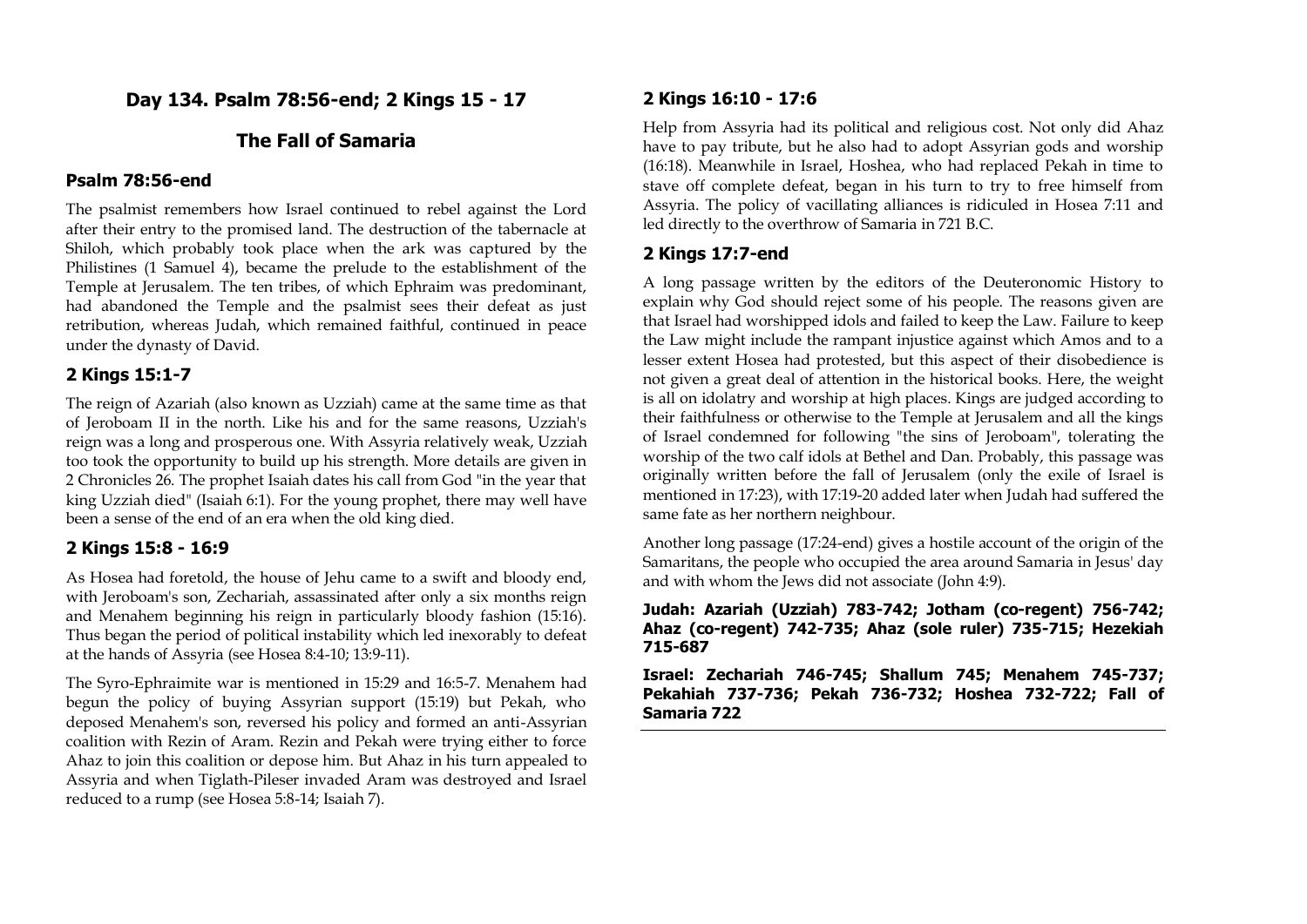**Day 135. Psalm 56; Micah 1 - 3**

## **The Sin of Jerusalem**

#### **Psalm 56**

The prayer of someone unjustly pursued by enemies.

#### **Micah 1 - 3**

Micah is the third of the eighth century prophets, beginning his ministry slightly later than Hosea. While Amos and Hosea directed their message almost exclusively against the northern kingdom, Micah's concern was Judah. Despite the long reign of the righteous Uzziah and his son Jotham, all was not well. Micah saw the rich taking advantage of the poor (2:1-5,9) and the priests and prophets acquiescing in their injustice (3:5-7,11). Because of these sins, the core of Micah's message is that Jerusalem will suffer the same punishment as Samaria (1:6; 3:12).

The message begins with the coming of the Lord to judge the sins of Israel. But the shock for the inhabitants of Judah is to find that "Israel" includes themselves. Jerusalem is just as guilty as Samaria. In fact, its Temple is no better than a high place (1:5); the real "temple" is the dwelling-place of Yahweh in heaven (1:2-3). The towns of Judah are called to begin rituals of mourning because the fate of Samaria will soon overtake them (1:8-end).

The reason for the Lord's coming is now given in more detail (2:1-5). The Jerusalem elite have been getting rich by injustice. They have been taking over the land of the poor, presumably by foreclosing on loans made to them, with the result that they are driven from the land which had been their family inheritance. But while they plot evil against the poor (2:1), the Lord plans disaster against them (2:3). When Jerusalem is overthrown, they in turn will be driven from their homes and when the time comes for the land to be apportioned by lot, they will have no family member to claim even their own (2:4-5). A similar message of judgment is given in 3:1-4.

Not surprisingly, Micah's message did not go down well with those in power, and just as the press can be used today to mobilise opinion against those who are perceived as a threat to the status quo, Micah found himself becoming a target for the professional shrine prophets and the priests (2:6- 11). His answer was to pronounce an end to the inspiration of the false

prophets who spoke only what was expedient (3:5-7). In contrast, his inspiration comes from the Spirit of the Lord, a spirit of justice to discern and declare sin (3:8). Despite the confidence of Jerusalem, it will fall because they fail to take heed of the message**.** 

Chapters 4 - 7 of Micah have been added at a later period and are included in "Word of Life" part 4.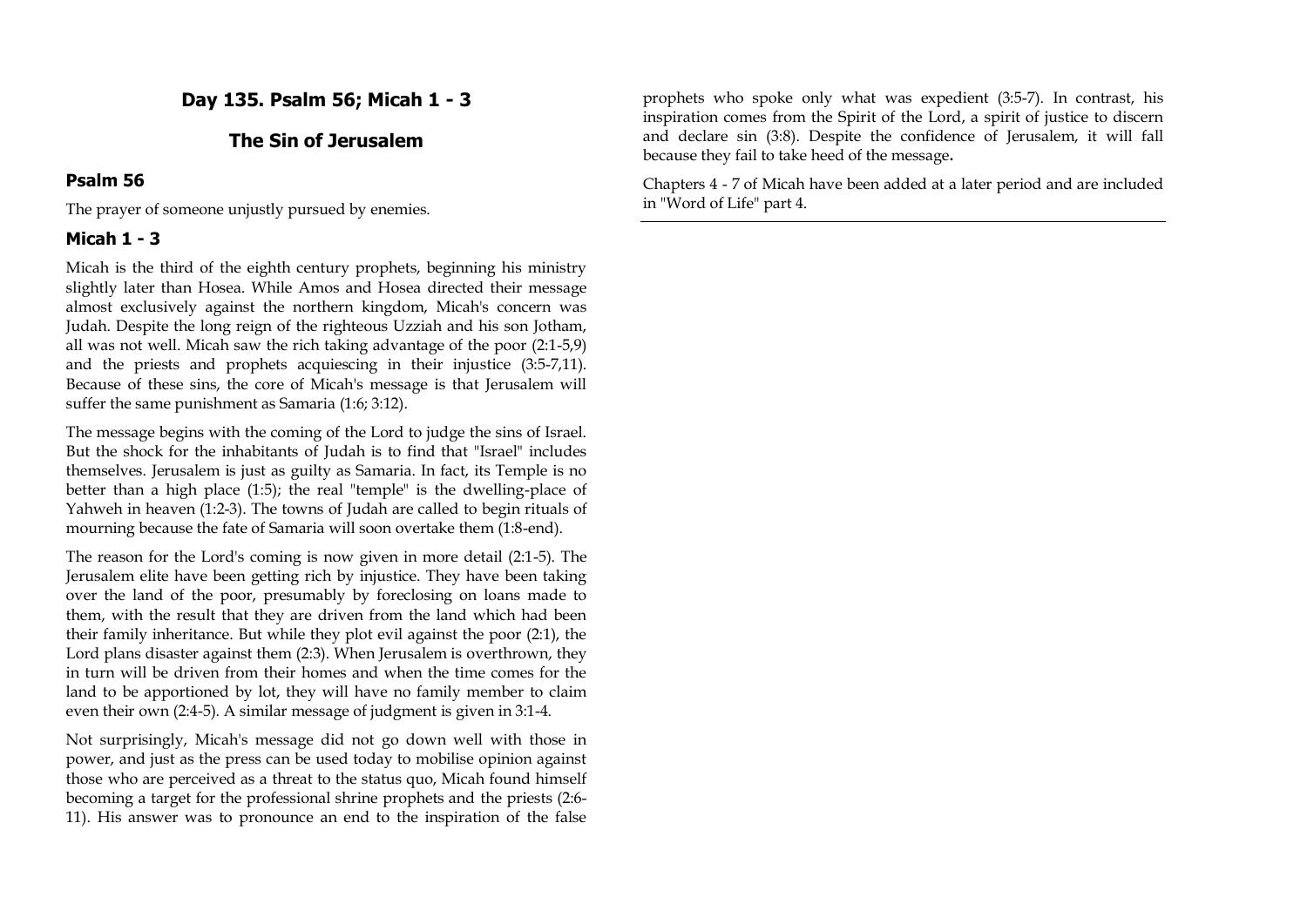## **The Book of Isaiah**

Isaiah has the most complex history of any prophetic book. Isaiah of Jerusalem lived during the reigns of Uzziah (783-742 B.C.), Jotham (742- 735), Ahaz (735-715) and Hezekiah (715-687). From references in 8:16 and 30:8 it is clear that his words were already written down during his lifetime. After his death, they became the foundation of a tradition. Not only were his sayings preserved but they inspired later generations of prophets, and the words of these later generations have been preserved along with those of Isaiah, while Isaiah's own prophecies have been edited and reedited to suit the needs and interests of succeeding periods. This process of editing and re-editing helps to explain, for example, why the call of Isaiah is recorded in chapter 6 rather than at the beginning of the book, why chapter 1 forms a collection all on its own and why words of Isaiah and those of his later interpreters are found interspersed throughout the book.

One major edition of the book took shape during the reign of Josiah (640- 609), when the Assyrian threat, which had dominated the politics of Isaiah's day, was almost at an end. In this period of spiritual renewal, Isaiah's confidence in the Lord's ability to deal with Judah's enemies unaided became a source of inspiration. Later, during the exile and afterwards, his insistence on the Lord's undying love for Jerusalem became a source of hope for the eventual return of all the exiles.

Most important of all, chapters 40 - 55 were spoken by an unknown prophet in Babylon about the year 538, who looked back to Isaiah's sense of the holiness of the Lord and his purpose to reveal his glory through the political history of Israel. The fact that these words were added to the scroll of Isaiah is a recognition of the close links between the thought of the two prophets. Later still, chapters 56 - 66 were composed by the successors of this prophet of the exile.

In the next few readings, we will look mainly at the life and work of Isaiah of Jerusalem, although because of the complex nature of the book, it has also been necessary to include quite a considerable amount from later periods. However, most of the later additions to Isaiah will be dealt with at a later stage in "Word of Life."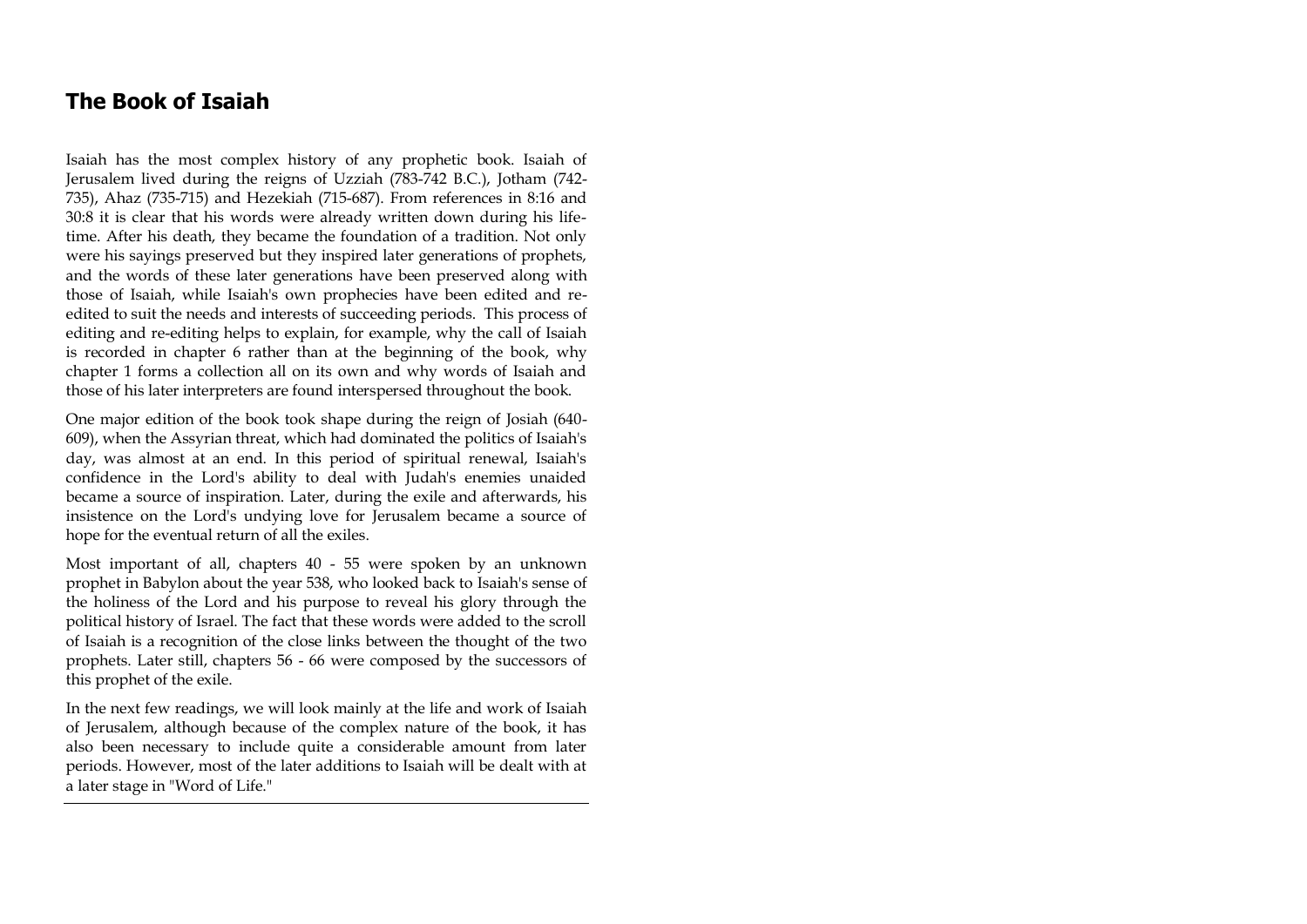## **Day 136. Psalm 93; Isaiah 6; 1; 2**

## **The Call of Isaiah**

## **Psalm 93**

The Lord is King and rules securely over his rebellious creation.

## **Isaiah 6**

From the location of his call in the Temple, his ready access to the highest in the land, including the king, his insider's knowledge of the intricacies of political affairs and the superiority of his poetic style, it appears that Isaiah was a resident of Jerusalem and a member of the educated elite.

Like Micaiah son of Imlah (1 Kings 22), Isaiah's call included a vision of the Lord's Council. Standing in the Temple, he caught a glimpse of the worship of heaven. The song of the angels expresses the transcendence and immanence of God. He is "holy", utterly separate and removed, yet his glory, that is his honour and power, is found throughout the world. Isaiah was overwhelmed by the holiness of God in contrast to his own and the people's uncleanness. His characteristic title for the Lord was "the Holy One of Israel."

With the death of King Uzziah very much in his mind, Isaiah recognised the Lord as King above all kings. Throughout his prophecies he saw the Lord as sovereign over all the political events of his day, even those that resulted in defeat and disaster for his own people. From this vision came the conviction that the only means of security for Israel's kings was trust in the power of the Lord to save them.

However, from the start he was warned that the prophetic word he was to give would have the effect of hardening the hearts of those who heard it. By taking no notice they would bring God's judgement on themselves (6:9-11). In fact the period of Isaiah's ministry co-incided with the decline of Judah from a position of relative power to a tiny rump of territory under the domination of Assyria.

## **Isaiah 1**

Chapter 1 is a collection of Isaiah's oracles, put together as a preface to the whole book and intended as a summary of the major thrust of his preaching. It begins with a lament for the sin of God's people who have turned their backs on him (1:2-4). God has punished them by sending a series of disasters, but instead of turning away from sin Israel has persisted and her predicament has gone from bad to worse. 1:8 reflects the situation at the end of the reign of Hezekiah, when all that was left to Judah was the city of Jerusalem and a small amount of territory surrounding it.

The rest of the chapter concentrates on the Lord's demand for justice. It is not sacrificial worship the Lord requires but obedience to his requirements, and in particular care for those who have no one to provide for them like the fatherless and the widows. However, God's judgement when it comes is intended not to destroy the city but to purge it of sin in order to restore its righteousness (1:18,24-26).

## **Isaiah 2**

Before chapter 1 was added as a preface, the words of Isaiah began at 2:1. To the beginning of this collection a later scribe has added the vision of Jerusalem as the centre of worship for the whole world (2:2-5). The connection of this hope with that of 1:26 is clear. Isaiah hoped for a restoration of the holiness of Jerusalem, which never came in his lifetime. But the hope persisted and many of the later additions to the book express it. This oracle also occurs in Micah 4:1-4 and has been added there for the same reason.

Another characteristic of Isaiah was his hatred of arrogance of any sort. In his vision in the Temple he had seen the glory of the Lord, in comparison to which the most powerful ruler was insignificant. However, the wealth of Judah had made its nobles arrogant and complacent and was going to lead to their downfall (2:12-end).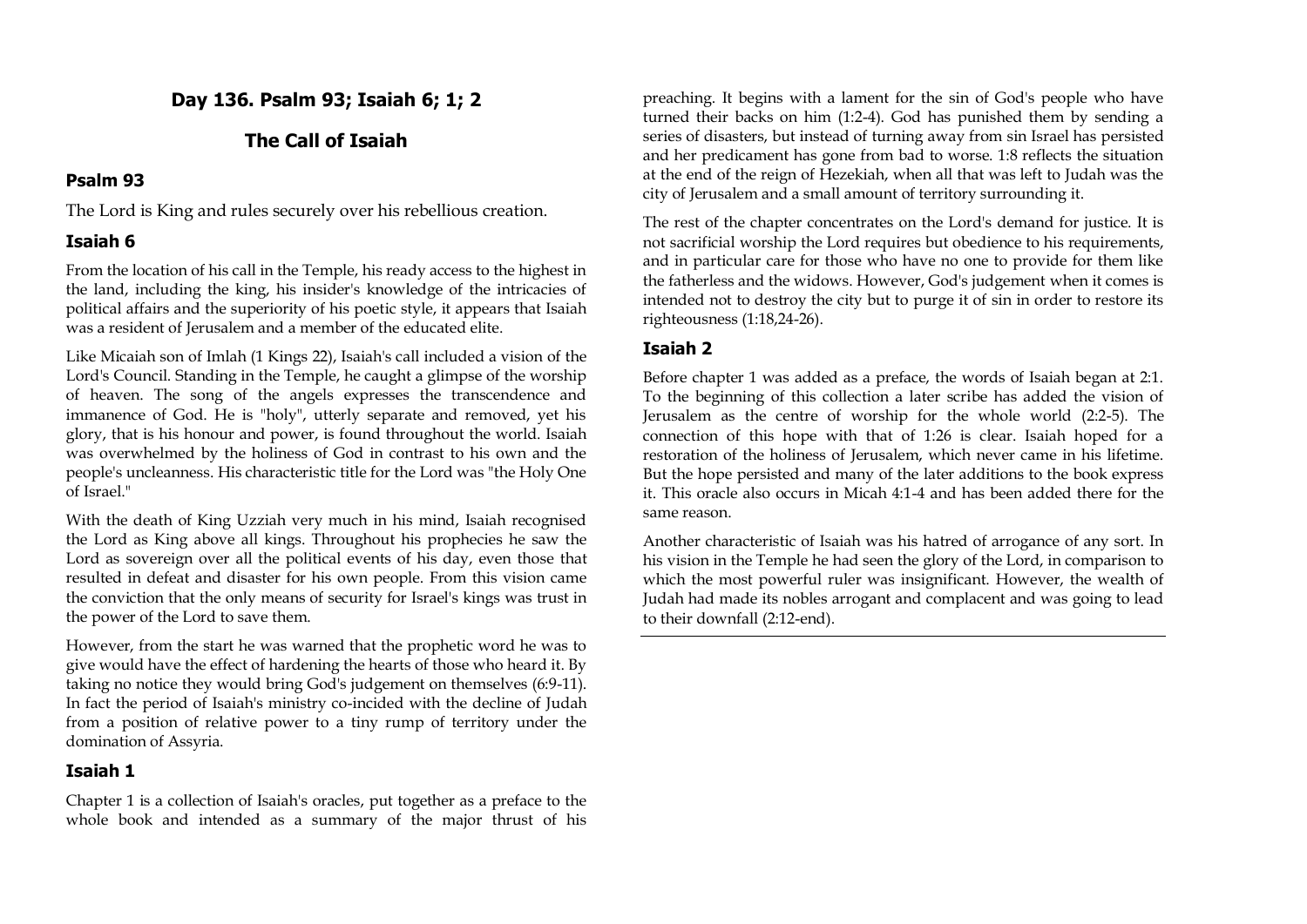## **Day 137. Psalm 96; Isaiah 3 - 5**

## **The Holiness of God and the Sin of Jerusalem**

## **Psalm 96**

The psalm celebrates the glory and holiness, righteousness and justice of God. The people of Isaiah's day failed to recognise or live up to any of them.

## **Isaiah 3:1 - 4:1**

Observing the outward manner and inward mindset of the political class in Jerusalem, Isaiah predicts the downfall of the system as a result of its own corruption and of the judgement of God (3:8-9,13-15). The city of Jerusalem depended on the surrounding countryside for supplies of food and water. The failure of these supplies would precipitate a crisis because there would be no one with sufficient will or authority to deal with the situation (3:1-7). In particular Isaiah condemned the influence of wealthy women with no sense of political responsibility, motivated solely by their desire for everincreasing luxury, and foretold for them the disaster of defeat and exile (3:16-17,24-26).

## **Isaiah 4:2-end**

The later additions in chapters 3 and 4 can be identified by the introductory, "In that day." 4:2-6 balances Isaiah's prediction of doom on Jerusalem with the hope for a glorious future, when the remnant who survive will be holy, the women will be cleansed and the glory of the Lord will be visible just as it was in the wilderness in the pillar of cloud and fire (see Exodus 14:19,24). The 'Shekinah', or cloud of God's glorious presence, was a major theme of Isaiah's vision of God.

## **Isaiah 5**

Chapter 5 begins with an oracle in the form of a popular love song. But having captured his audience's attention by announcing the theme of love, Isaiah moves the focus step by step to the judgement coming on Jerusalem. First, he makes the vineyard rather than his beloved his main theme. Then when the crop fails he introduces a court scene in which the beloved invites the audience to be the jury. As he announces the judgement, Isaiah takes a further step by hinting that his beloved can control the weather, thus giving a hint of what is to come in verse 7. The beloved is God himself, the vineyard Judah and the prospects for God's people bleak.

The reason for God's judgment is the failure of righteousness and justice (5:7). The woes which follow expand the demand for justice and the failure of the rulers of Judah to provide it. Many of Isaiah's strictures echo those of Amos in the northern kingdom some years earlier. Compare 3:15 with Amos 5:11; 3:16-17 with Amos 4:1-3; 5:11-13 with Amos 6:4-7; 5:16 with Amos 5:24. Instead of justice, Jerusalem's leaders are given to luxury, drunkenness and self-indulgence. The result will be defeat and exile (5:26 end).

The series of woes in chapter 5 continues briefly in 10:1-4. The reason chapters 6 - 9 have been inserted in between is explained in the next reading.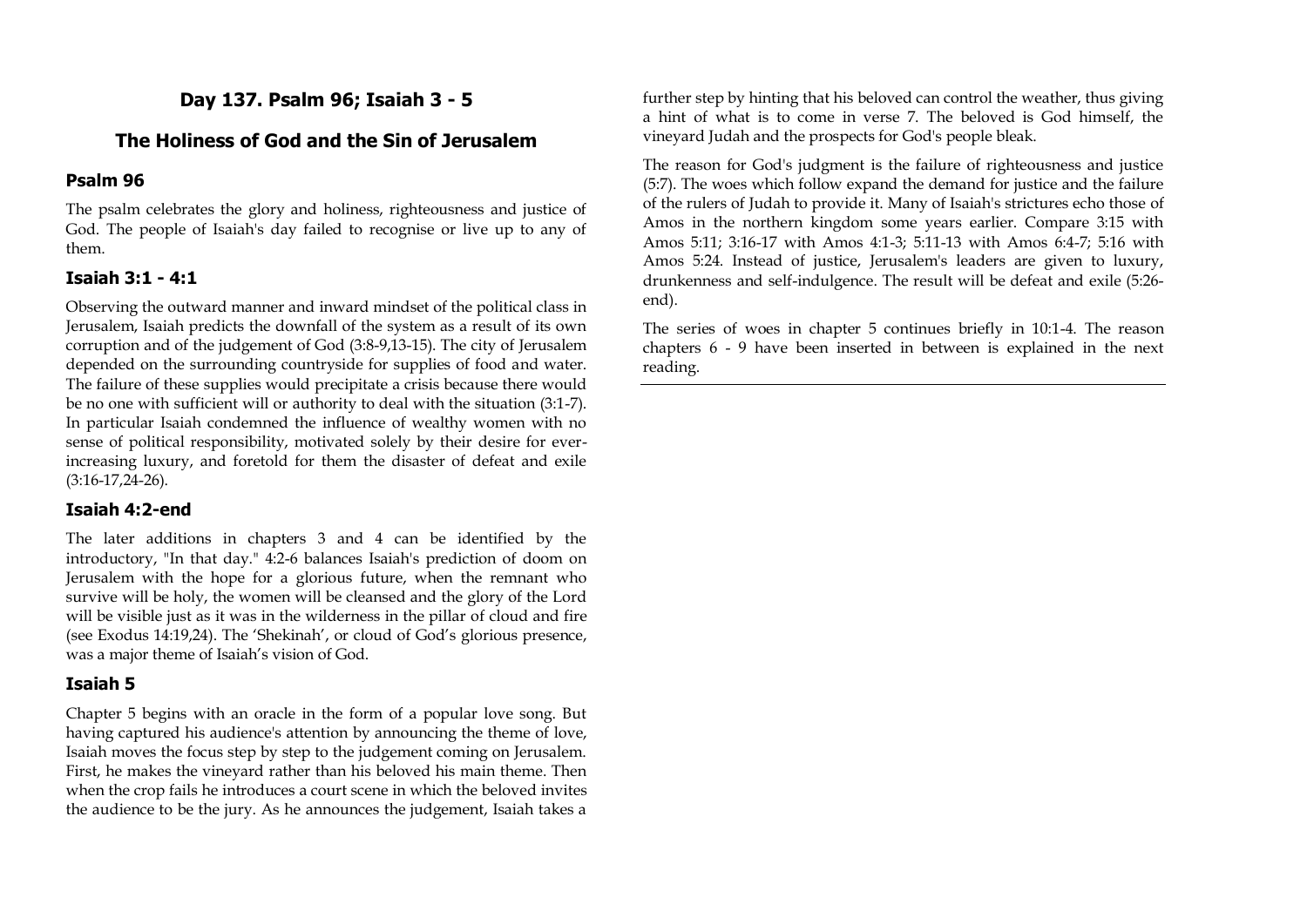## **Day 138. Psalm 97; Isaiah 7:1 - 10:4**

## **The Syro-Ephraimite War**

#### **Psalm 97**

The glory of the Lord, who rules in righteousness and justice.

## **Isaiah 7:1 - 10:4**

In 735 B.C., a year after the death of Uzziah, Judah was invaded by the coalition of Aram and Israel under kings Rezin and Pekah, attempting to force Ahaz to join their anti-Assyrian coalition. In response Ahaz sought help from Assyria itself (2 Kings 16:5-9). Although Judah was initially successful in resisting the invasion, the appeal meant that in 732 an Assyrian army invaded Aram and Israel and captured Damascus. Samaria was only saved because Pekah was assassinated and replaced by Hoshea who came to terms with Assyria and agreed to pay tribute. In the meantime Ahaz had also become a vassal of Assyria, paying tribute and adopting the worship of Assyrian gods (2 Kings 16:10-18).

As prophet, Isaiah's message was straightforward: Ahaz should rely on the Lord alone for deliverance and resist the temptation to seek Assyrian help. To submit to Assyria would only lead to disaster in the long run. Like Hosea shortly before him Isaiah used the names of his children as prophetic signs, and chapters 7 and 8 contain the record of these three signs. Assuming that the eldest was already born by the time of the invasion, the middle child would have been conceived and born while the war was in progress and the youngest was announced but not necessarily conceived before the defeat of Israel and Aram.

Shear-Jashub means "a remnant will return" and his presence with Isaiah at his first meeting with the king (7:3) would have strengthened the message that the invading army would be defeated and put to flight. The short oracle from the Lord is preserved in 7:7-9. Its thrust is that Ahaz should stand firm or Judah too will be destroyed. The second meeting with Ahaz probably took place some time later, after Ahaz had made terms with Assyria. N.I.V. translates the prophecy of 7:14 so as to bring it into line with Matthew's gospel. In fact, the young woman (probably Isaiah's wife, the prophetess) was already pregnant. Isaiah announced that the child's name

would be Immanuel, to signify that by the time he or she is born, the threat of Aram and Israel would have been removed. However, a far greater threat awaited, that from Assyria. A third time Isaiah uses his children's names as a prophetic sign. In 8:1-4 the child is not yet conceived, but Isaiah records before witnesses the name Maher-Shalal-Hash-Baz: "quick to the plunder, swift to the spoil". Both Damascus and Samaria were soon to be destroyed.

But Ahaz and his principal supporters did not heed Isaiah's warnings, so Isaiah devised a further sign. He recorded his prophecies in a scroll and entrusted it to witnesses (8:16) so that when everything predicted took place it would be seen that the Lord had brought it about. The "testimony" probably included Isaiah's account of his call in chapter 6 and the prophecies relating to the Syro-Ephraimite invasion (7:1-17; 8:1-8,11-18). It represents a very early example of a prophet taking care that his message would survive. The testimony has been incorporated by the editor into the larger book, with some additions relating to the outcome of the crisis and some from a later time.

Of these the most important is 9:1-7, the enthronement oracle for a new king. Disappointed in Ahaz, Isaiah looked to his son, Hezekiah, to fulfil the God-appointed destiny of David's house, uniting Israel and Judah and ruling with righteousness and justice. Israel, ravaged after defeat by Assyria will be incorporated into a united nation (9:3), the Assyrian yoke removed (9:4), the debris of battle cleared away (9:5) and "shalom" restored (9:7). Unfortunately, the hopes Isaiah placed in Hezekiah were also doomed to disappointment, but the prophecy played an important part after the exile of Judah in kindling hopes of a new king in David's line who would restore God's people.

9:8-end is another short collection of oracles of Isaiah against the rump state of Israel which remained after the Assyrian devastation. Instead of turning back to the Lord they arrogantly set about rebuilding (9:9-10). Isaiah sees no escape from Assyria's might, or from God's anger. 10:1-4 is an oracle displaced here from the series in chapter 5 in order to link those in chapter 9 to the "Woe" against Assyria in 10:5.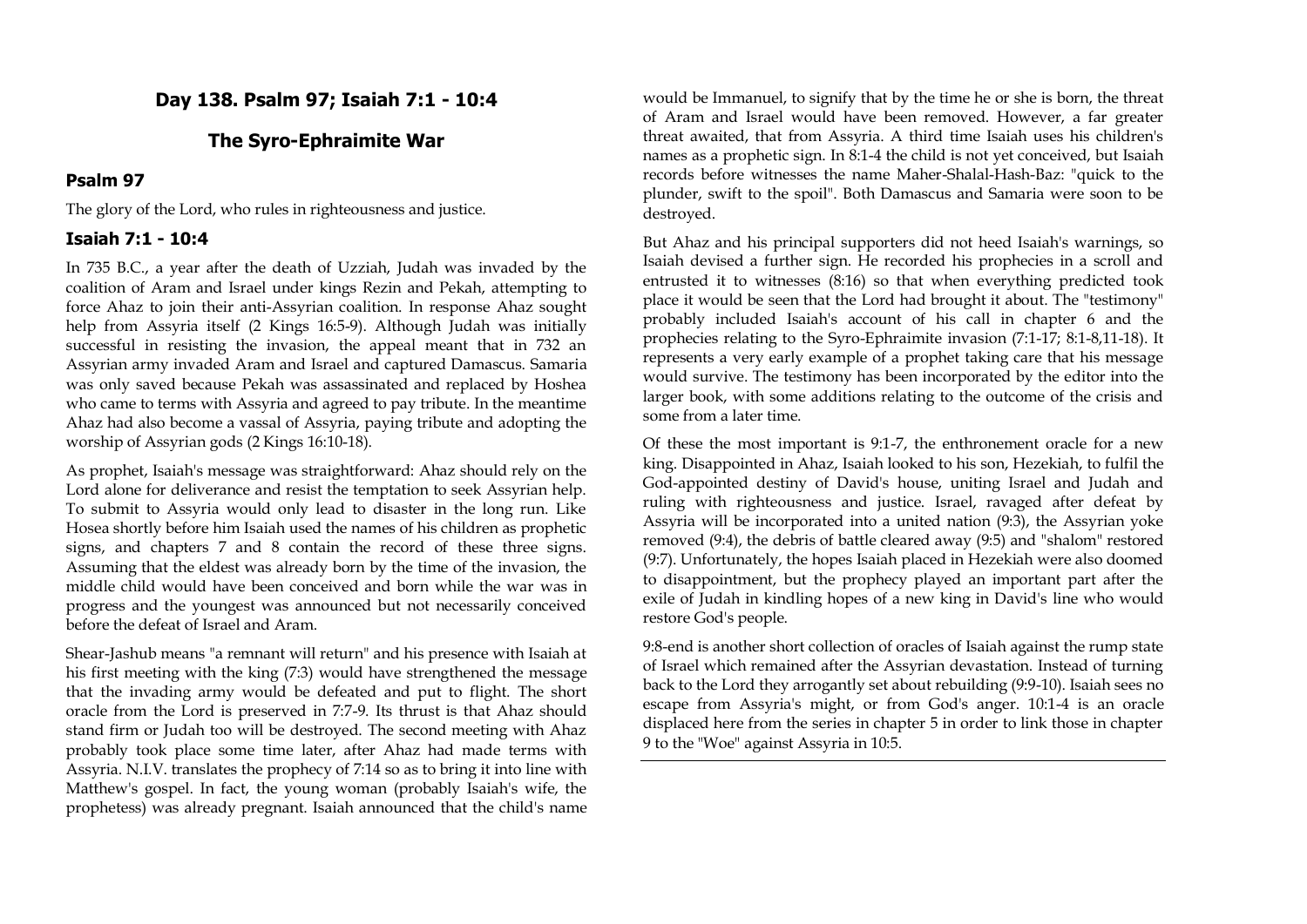## **Hezekiah 715 - 687 B.C.**

## **2 Kings 18-20; 2 Chronicles 31-32**

Hezekiah reversed the policy of Ahaz and embarked on a vigorous programme of reforms which won the praise of the Deuteronomic historian (2 Kings 18:5). The new atmosphere seems also to have brought Isaiah back into public life after the long silence hinted at in 8:16-22. During the reign, a renewed Egyptian dynasty began stirring up rebellion against Assyria. Isaiah vigorously denounced the idea of joining in (18:1-6; 20:3-end; 30:1-7; 31:1-3). In the end, though, Hezekiah did refuse tribute to Assyria (2 Kings 18:7) and Sennacherib duly set about the invasion. His progress is graphically described in Isaiah 10:27b-32 and its results in Isaiah 36:1 and 1:7-8. Assyria took forty-six Judean cities, leaving only Jerusalem which was subjected to a long siege. At this stage, Isaiah began to counsel against surrender. The siege, though, was eventually lifted, perhaps after Hezekiah capitulated and agreed to pay tribute (2 Kings 18:14-16); possibly after the Assyrian camp was struck with disease (2 Kings 19:35-end).

The account of Hezekiah's reign is found in 2 Kings 18 - 20, which we will use to begin a later series of readings.

## **Day 139. Psalm 47; Isaiah 10:5 - 12:end**

## **Exile and Return**

#### **Psalm 47**

A vision of Israel victorious over the nations and the God of Israel himself enthroned and reigning over all the world.

#### **Isaiah 10:5-27a**

These verses were inspired by the advance of the Assyrian army on Jerusalem either in 722 or 701 B.C. They introduce a major theme of the Bible, taken up later by Habakkuk, Second Isaiah, Daniel, Jesus and the author of Revelation: that God is in control of political affairs and uses human government to achieve his own purposes. Assyria is the "rod of his anger", to be used to punish Judah, "a godless people". But all this is accomplished without any reduction of the free will of those involved. The Assyrian king does it all for his own purposes, and, because his motives include pride and contempt for the Lord, Assyria in its own turn will be judged.

The three oracles from 10:16-27a fill in the details. In the first, Isaiah foresees the Assyrian army struck by disease (10:16-19). The second looks like a later addition, since God's people are in exile. The scattered exiles put their trust in the Lord once again (10:20) and begin to return from exile (10:20-23). The name of Isaiah's son, "a remnant shall return" (7:3) is given a new meaning. Finally, God's anger against Judah will end and be turned against Assyria instead (10:24-27a).

#### **Isaiah 10:27b - 12:end**

A second group of prophecies begins with 10:27b. Once more we are back with the Assyrian army, advancing against Jerusalem as it did in 701 B.C. when Hezekiah attempted to revolt. As the invaders come in sight, Jerusalem braces herself to meet her fate (10:32-34).

But suddenly the mood changes. Out of disaster comes salvation, not just for Judah but for the whole world. As the Holy Spirit came upon David from the time of his anointing (1 Samuel 16:13) the Spirit will rest on Israel's ruler. As Solomon was given wisdom to rule God's people well (1 Kings 3:11-12) he will have wisdom and understanding. Like Solomon, he will give judgements with discernment, using true standards of righteousness and giving justice for the poor, thus fulfilling the hopes of Psalm 72. The iron sceptre of Psalm 2:9 will be the rod of his word (11:4) with which he will rule the nations. As a result of his righteous rule, not only political and social harmony but harmony with the environment will be achieved and the knowledge of the Lord shared by all nations (11:6-9), fulfilling the dream of "shalom" ("peace") as it was in the Garden of Eden.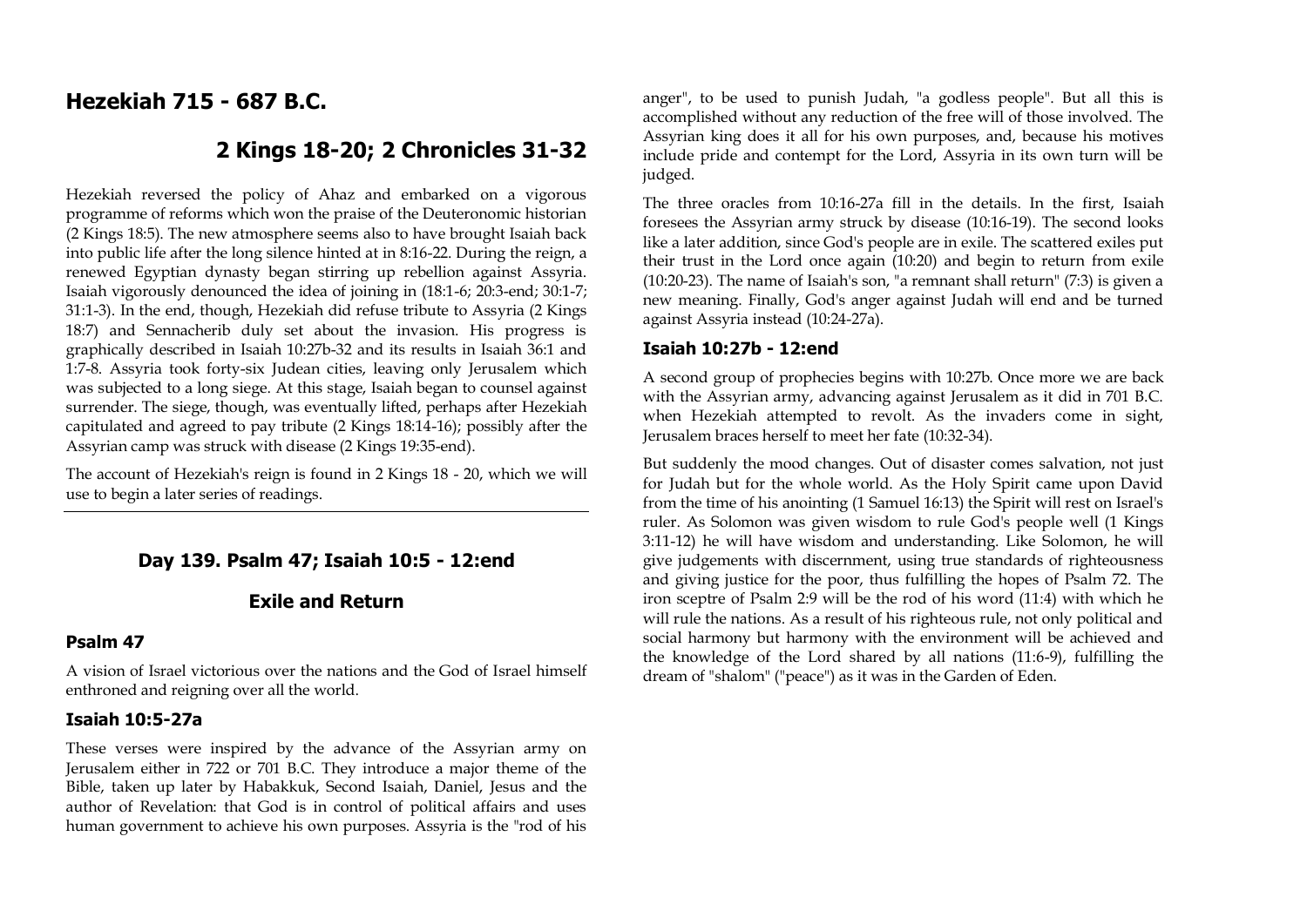The oracles from 11:10 onwards express the hopes of the people of Jerusalem for a return of the exiles. The anger of God against his people has given way to comfort (12:1; see Isaiah 40:1-2). The people of Israel, now united (11:13), trust in the Lord once again (12:2) and their territory is restored (11:14). The return of the exiles is compared with the exodus from Egypt (11:16), the song of the returnees echoes that of Miriam at the Red Sea (12:2,5; see Exodus 15:1-2). The Lord is present among his people and all nations give him glory (12:4-5), fulfilling the hope of Emmanuel (12:6).

## **Day 140. Psalm 9; Isaiah 13:1 - 14:23; 21; 23**

## **The Fall of Babylon and Tyre**

#### **Psalm 9**

Rejoicing in Israel over the judgement of the nations.

#### **Isaiah 13:1 - 14:23**

Because the political life of Israel and Judah was intertwined with her neighbours, most of the prophets delivered oracles about the nations. We have already seen how the book of Amos opens with a series against the nations immediately surrounding Israel. In Isaiah, the oracles against the nations are collected in chapters 13 - 23, where they have been arranged by later editors. An original nucleus of sayings of Isaiah has been augmented, reapplied and rearranged over the next few hundred years, and the arrangement now reflects the preoccupations of later times. The editor's introduction in 13:1 applies the whole collection from 13:2 to 14:23 to Babylon, the major world power of a century or more later than Isaiah. But Babylon itself is not mentioned in 13:1-16 or 14:4b-23. The themes of these oracles are much wider than one particular nation. They have been applied specifically to Babylon because that nation represented the powerful enemy of God's people.

It is God who controls the destinies of the nations (13:2-5). The Day of the Lord, when it comes, will begin with ordinary human battle but take on cosmic dimensions (13:10; these words are used by Jesus in Mark 13:24 as a way of telling his hearers that he is referring to the "Day of the Lord"). His anger will be directed not against one nation only but against all sin (13:1113). But out of the destruction, God's people will emerge secure to rule over the nations (14:1-2).

The magnificent taunt-song of 14:4b-21, now applied to Babylon, could be taken as a comment on political pride generally. It celebrates the downfall of a tyrannical world ruler. As he descends to the underworld, the spirits of the dead come to greet him. From his pre-eminent position in the world he has now become no more than one of them. 14:12-14 draw on a legend of the first man also used in Ezekiel 28:12-15, where it has features in common with the story of Eden in Genesis 2. Set by God in Paradise he becomes proud and wants to be the equal of God, so he is cast down. In 14:12 the Authorised Version translates "morning star" by the name "Lucifer" with the result that this passage has often been taken as a description of the fall of Satan. But as its use in Ezekiel shows, the pattern of overweening pride followed by destruction is a recurring theme in political life.

For the early Church, "Babylon" was the epitome of the luxurious, immoral and oppressive world-system under which they lived (see 1 Peter 5:13 and Revelation 17:5-6,18, where "Babylon" refers to Rome). The description of the fall of Babylon in Revelation 18 also uses images from Isaiah 23 and Ezekiel 27 on the judgement of Tyre, the trading city. These cities and the judgement on them stand for God's hatred of human pride in all periods of history.

#### **Isaiah 21, 23**

Oracles against Babylon, Edom, Arabia and Tyre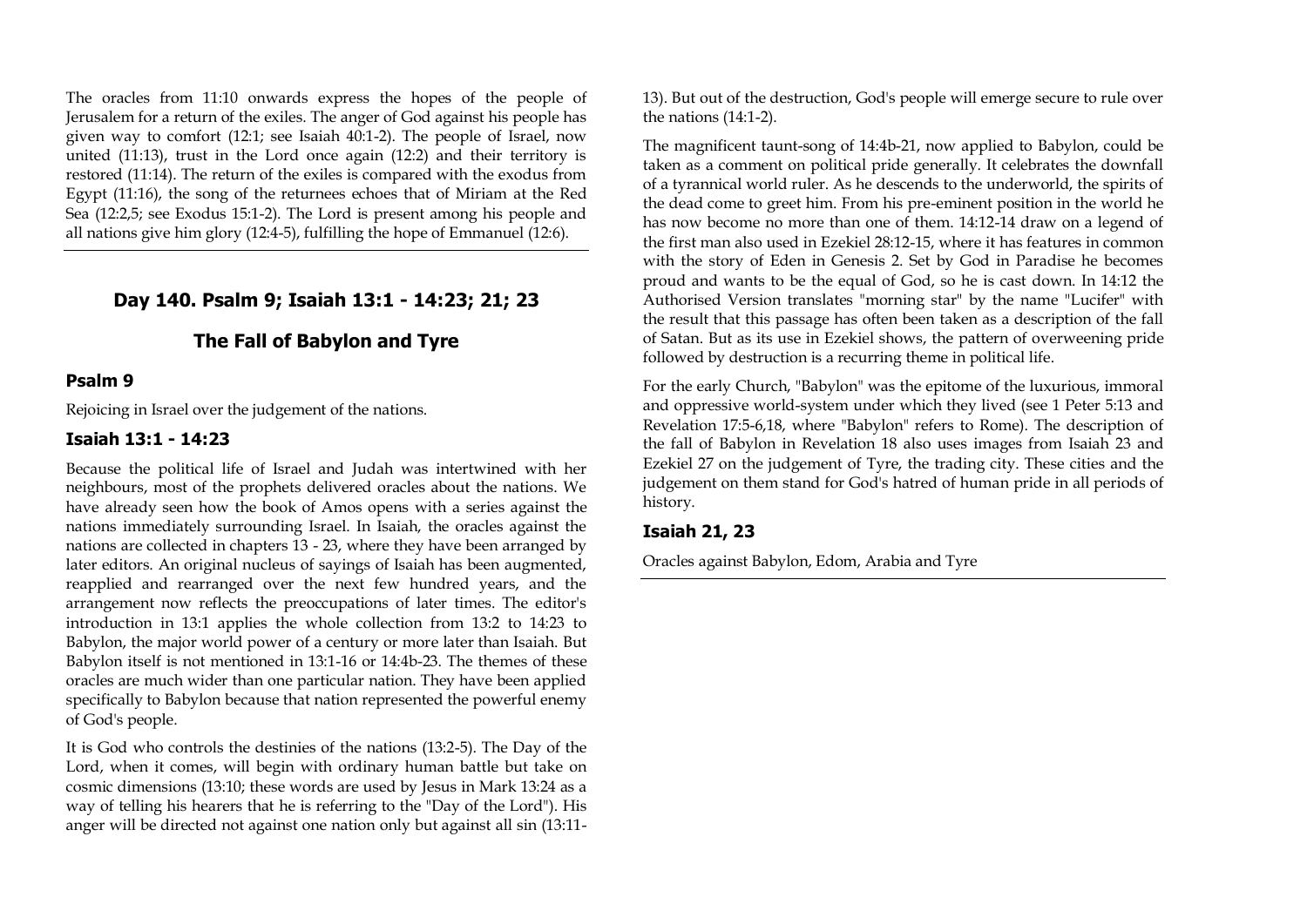## **Day 141. Psalm 10; Isaiah 14:24 - 19:end**

## **The God of the Whole Earth**

#### **Psalm 10**

This psalm is linked to Psalm 9 by the refrain in 10:18 which echoes that in 9:20. In the Septuagint, the Greek translation of the Old Testament, they constitute one psalm. Although the theme of Psalm 10 is the oppression of arrogant men, there is a hint in 10:16 that these particular oppressors are the nations surrounding Israel, just as in Psalm 9. Israel prays for deliverance from them.

#### **Isaiah 14:24 - 19:end**

During the upheavals of his lifetime, Isaiah's eyes were on the political situation of the whole Near East and the words which the Lord gave him applied to Judah's neighbours and her enemies as well as her own rulers and people. Here are collected some of Isaiah's oracles about these nations. We hear him warning them of defeats to come at the hand of Assyria (14:28-end; 15:1-end; 16:6-12; 17:1-6; 18:1-6; 19:1-15). We hear him denouncing the various alliances in which Judah was tempted to become involved (14:32; 18:1-2; see also 30:1-7, 31:1-3). Rather, it is better to wait quietly and rely on the Lord to save his people (14:32; 17:10; see 7:9, 8:5-8, 30:15-17, 31:1).

To the words of Isaiah have been added a series of oracles from later times. First, in 14:24-27, God's people constitute a stumbling block for the oppressor. Significantly, their judgement is triggered by an attack on God's people. This is a theme taken up in Joel, Ezekiel and Zechariah in relation to the coming last battle with which this age will end.

In other places, God's people are a place of refuge for the oppressed from all the nations (14:32; 16:1-5; 17:7-8). And finally, in the future to come, all nations will acknowledge the sovereignty of Israel's God (18:7; 19:19-end). It is not only for God's people that judgement leads to salvation, but for the nations also. In the time of peace which is to come, even former enemies will acknowledge the Lord and he will truly be the God of the whole earth.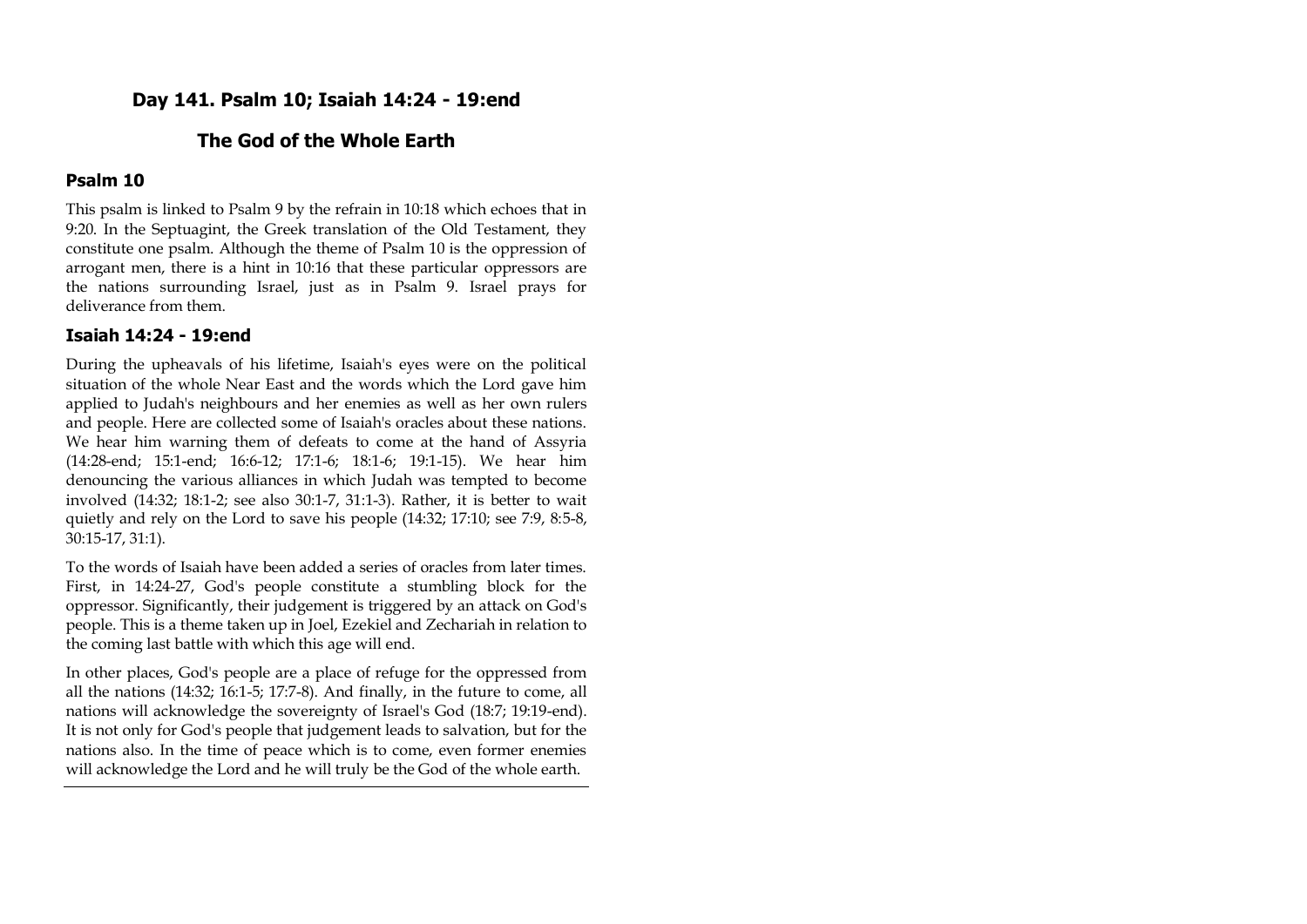## **Day 142. Psalm 66; Isaiah 28 - 29**

## **Against Ignorance and Complacency**

#### **Psalm 66**

God protects his people and saves them from affliction.

#### **Isaiah 28 - 29**

The main theme of the oracles in these chapters is the ignorance and complacency of God's people. The blindness of those who should have been teaching the people God's ways was such that they could not see the disaster threatening. The drunkenness of festival time vividly illustrates the irresponsibility of the leaders of God's people and their slowness to heed the warnings Isaiah was giving them. First he sees Samaria, the "crown" of Israel as nothing more than a drunkard's wreath, found the morning after limp and bedraggled and trampled underfoot (28:1-4) But Jerusalem is no better. Even her prophets and priests join in the carousing, mocking Isaiah as the purveyor of nonsense (28:7-10). The Hebrew of verse 10 probably refers to the monotonous sounds made by children as they learn the alphabet by rote. So Isaiah replies, it will be by people making strange sounds (the Assyrians) that Judah will be taught their lesson (28:11-13).

These warnings of the threat from Assyria date from the time of Hezekiah's attempt to break free from Assyrian control by forming an alliance (covenant) with Egypt. Jerusalem's rulers boasted of this treaty as a "covenant with death" (28:14-15; see also 30:1-5). According to Isaiah, what they should be doing instead is trusting the Lord alone (28:16) and ruling in justice and righteousness (28:17). Reliance on Egypt will not save them; instead Isaiah foresees overwhelming defeat (28:21) on the scale of David against the Philistines at Perazim (2 Samuel 5:17-25) or Joshua at Gibeon (Joshua 10:10-15), but this time God's people will be on the losing side.

Then in 28:23 the tone of the sayings changes. 28:23-end is a wisdom saying whose meaning is that just as the farmer knows exactly how to get the best from his land, God will do exactly what is needed to teach his people their lesson. Isaiah saw clearly what the rulers of his day did not, that God's "work" (28:21) was to exalt his righteousness and see it displayed in the life of his people (see 5:16). If it could not be displayed by their willing

obedience it would be displayed by means of purifying judgement in which God would thresh his people to remove the dross.

Isaiah also looked forward to a time when this purifying judgement would have succeeded. Whereas in 28:9-13 the priests and prophets reject Isaiah's message as meaningless rubbish, by 29:24 the ignorant and wayward are ready to accept instruction, while the thresher, Assyria, is judged in its turn (29:5-7). In chapter 29 the warnings of doom and condemnations of ignorance (29:1-4,13-16) are balanced by promises of help and visions of a time when Jerusalem's enemies disappear and her people are ready to hear God's word and learn from it (29:17-end).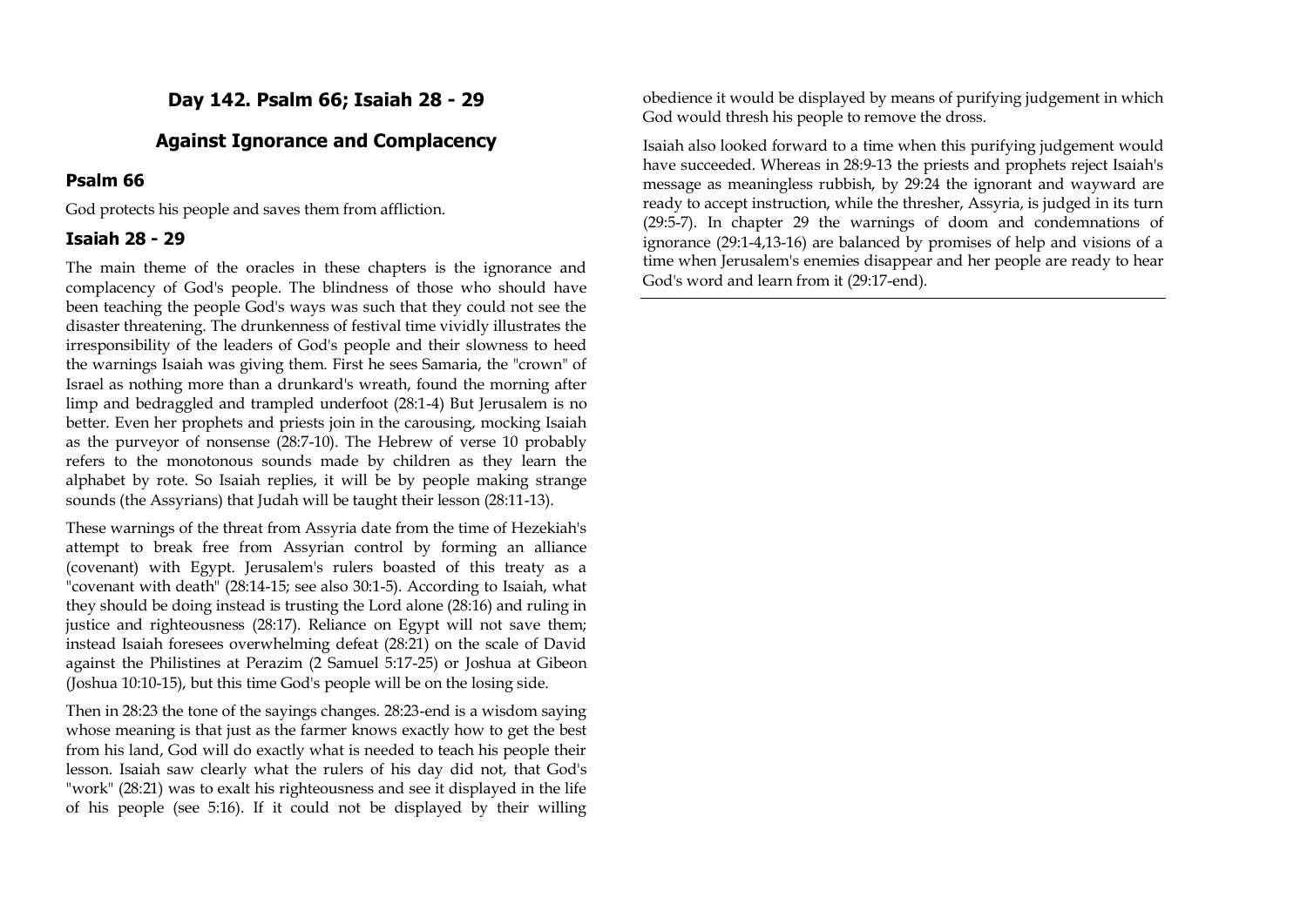**Day 143. Psalm 33; Isaiah 20; 30; 22**

## **False Confidence and True Faith**

## **Psalm 33**

The Lord rules by his word over both nature and political life. Military strength is of no consideration in his sight; his people are saved by trust in him.

#### **Isaiah 20; 30; 22**

In these chapters, Isaiah denounces the confidence of Judah's leaders in worldly strength, a confidence which eventually failed them. They put their trust in alliance with Egypt (30:1-7; 20:3-end), military preparations (22:8b-11; 30:16), or, in the case of Shebna, wealth and prestige (22:15-18). All this seemed to Isaiah a mad rush to avoid trusting in the Lord. His message was that only the Lord could save; Judah's rulers should place their confidence in him. The Lord was waiting for them to turn to him in order to demonstrate his power to save, but so long as they ignored him, disaster was sure to follow (30:15-18).

#### **Isaiah 20**

Between 713 and 711, Isaiah had walked about Jerusalem dressed as a prisoner of war as a warning of the fate of Ashdod, which was indeed sacked by the Assyrians. When Hezekiah began to intrigue with Egypt, the sign was recalled as a similar warning to Judah that Egypt was powerless to help.

## **Isaiah 30**

Again, the prophet warns against alliance with Egypt (30:1-7), but the people of Jerusalem refuse to listen to him, so he writes his prediction on a scroll to act as a witness for future generations that the disaster to come was the result of their rebellion (30:8-11). Despite the Lord's desire to have mercy, destruction is the only possible outcome of their disobedience (30:12-17).

But the compassion of the Lord means that even though punished, his will for the salvation of his people will eventually prevail. Later generations look forward to the eventual restoration of Jerusalem and downfall of her enemies (30:18-end).

## **Isaiah 22:1-14**

In 701, as a result of Hezekiah's intrigues with Egypt, The Assyrians invaded Judah, laid waste the countryside and captured all her cities. Jerusalem alone withstood siege for some time. The situation is graphically portrayed in 1:5-8. Eventually, her military commanders deserted their posts (22:3) and Hezekiah was forced to capitulate (2 Kings 18:13-16). When the Assyrian army eventually withdrew the people of the city took to the housetops to celebrate their deliverance (22:1-2,13). Bitterly disappointed, Isaiah condemns their complacency. Not even near-defeat had brought them to their senses. Next time, there would be no reprieve (22:12-14).

## **Isaiah 22:15-end**

Isaiah had a particular hatred for arrogance and self-seeking (2:12-18; 3:16 end; 5:8-13). Here he denounces the worldly Shebna for keeping an ostentatious chariot and having a magnificent tomb carved for himself in Jerusalem. He will die in exile and the tomb will go unused (22:15-18). A further oracle introduces Eliakim, Shebna's successor, who seemed the ideal man for the job (22:19-23), but still later Eliakim's reputation was sullied by the members of his family he had placed in positions of power, and the metaphor of a secure peg (22:23) was taken up and turned against him (22:24-25).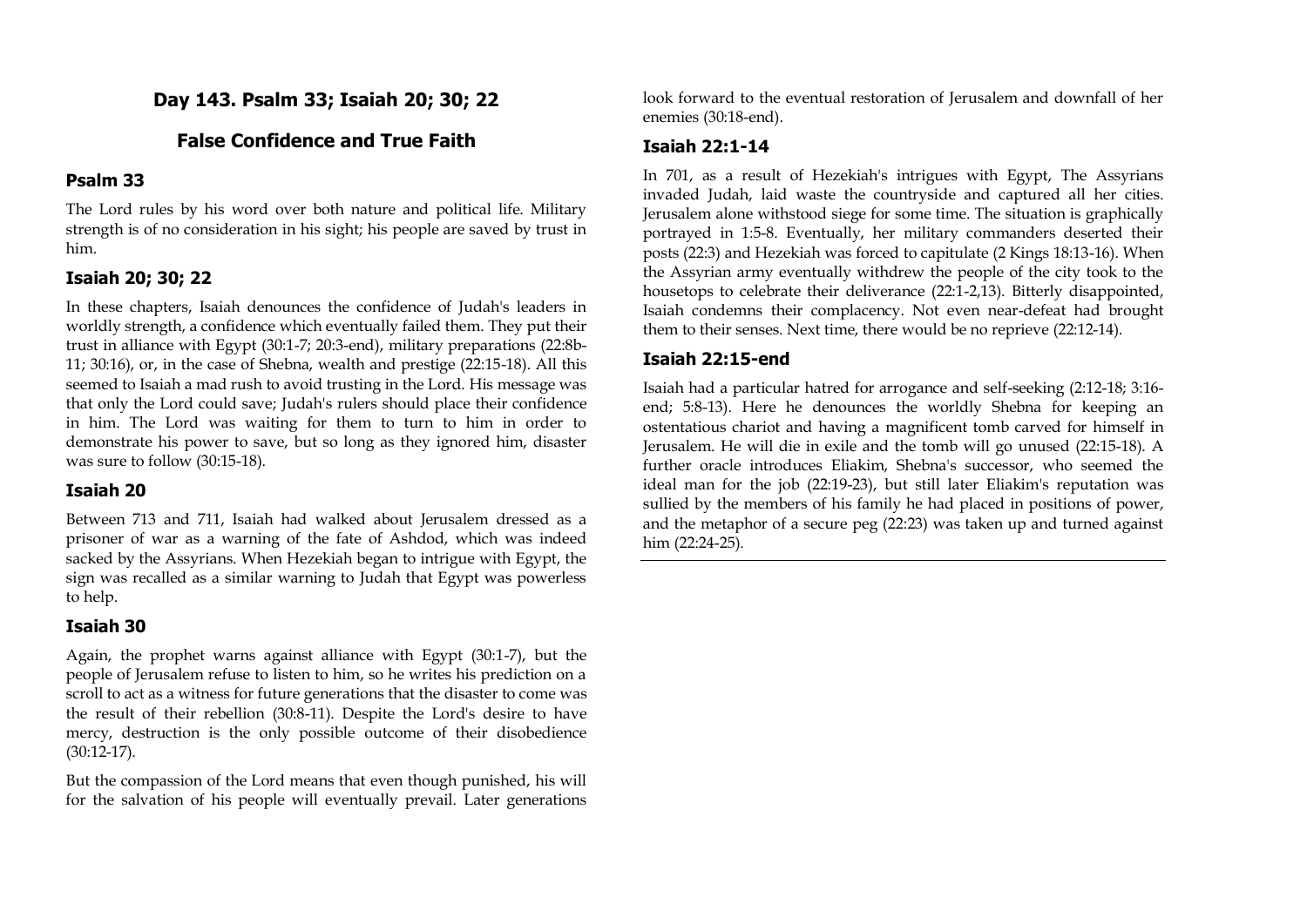## **Day 144. Psalm 48; Isaiah 31 - 33**

## **Promise of Restoration**

#### **Psalm 48**

The Lord delivers Jerusalem from attack by her enemies and makes her people secure.

## **Isaiah 31 - 33**

Despite the wickedness of its rulers, Isaiah believed that the Lord would rescue and restore Jerusalem. In these chapters he dreams of a glorious future the other side of judgement. In 31:1-3, he warns of the folly of the Egyptian alliance. Why trust in Egypt when they could be trusting in the Lord? As a result of their lack of faith, not only will Egypt be destroyed but Judah also, the one who helps and the one who is helped together.

But after a single prophecy of judgement, the mood changes abruptly to one of hope. The Lord will shield Jerusalem as he shielded the Israelites on the night of the Passover (31:5), and by attacking God's people, Assyria will have brought her fate upon herself (31:8-end; see 14:24-27; 29:5-8; 30:27 end).

After the defeat of the enemy comes the fulfilment of Isaiah's hopes. In place of the vacillating and unfaithful kings of his day, the Lord gives the king for whom Israel prays in Psalm 72. The injustice which Isaiah saw so rampant in his day gives way to righteousness and justice (32:1-2; see 9:2-7; 11:1-5). In place of wilful ignorance, the Lord gives wisdom and knowledge (32:3-8; see 28:7-13, 29:9-14). The women of Jerusalem, who in Isaiah's time had eyes only for the latest fashions (3:16-end), are now called to see the restoration of the nation (32:9-end): the fertility of the land, justice and righteousness, and finally the confidence and trust which had been missing in the time of crisis (30:15; 32:17). As in Joel 2:18-end, this blessing includes the outpouring of the Spirit (32:15).

Chapter 33 begins again with the destruction of the destroyer, while the fear of the Lord unlocks a treasure chest of wisdom and knowledge (33:6), the treasure God's people today find in Jesus (Colossians 2:2-3). Out of the humiliation of defeat the Lord gives security and prosperity (33:7-9,18-19).